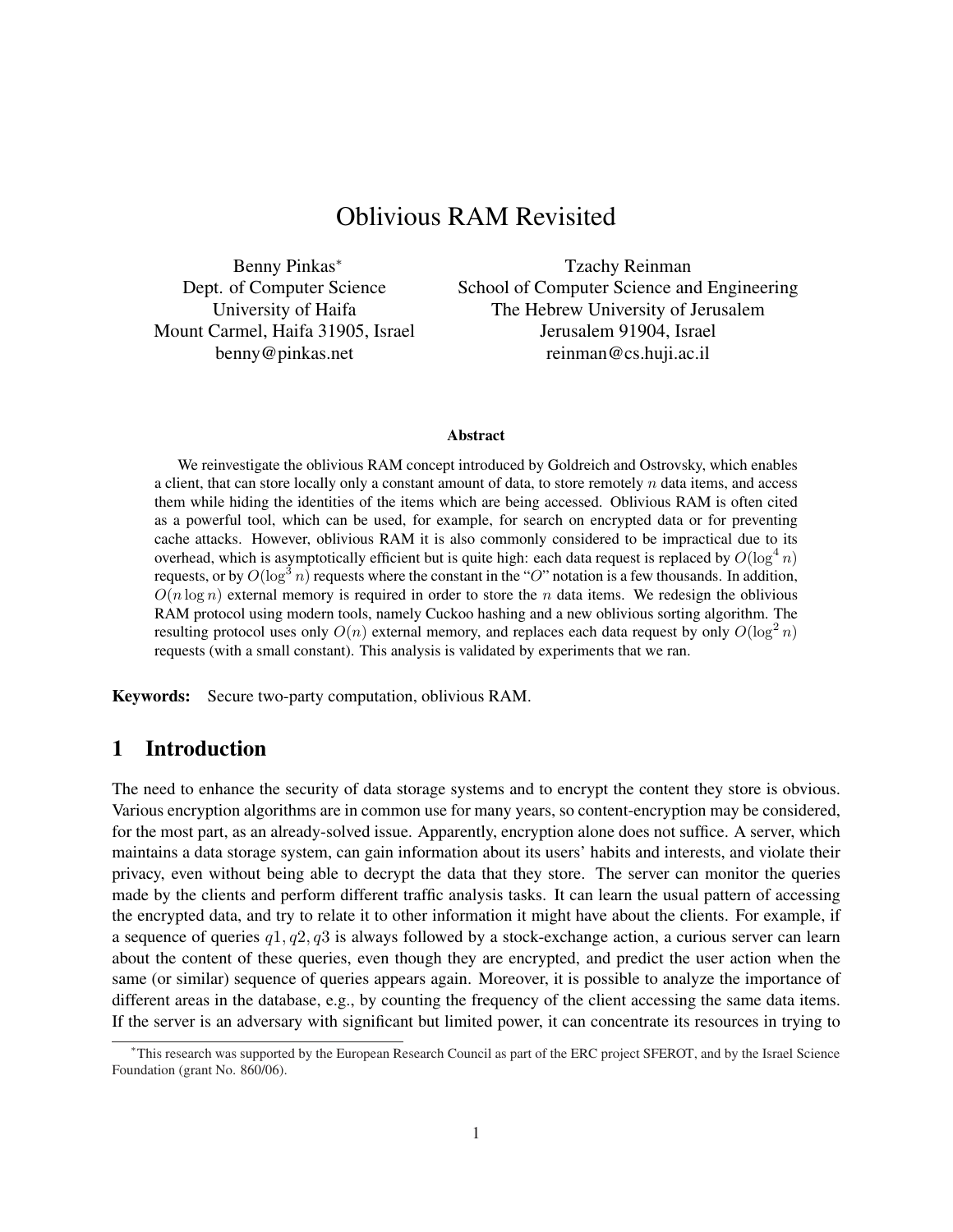decrypt only data items which are often accessed by the target-user. Another ability of the server is to draw conclusions about relations between queries, and so on.

In order to protect against this kind of privacy violation, one must hide the access patterns of clients of the storage system. This problem is related to the classic result of Pippenger and Fischer on oblivious simulation of Turing machines [27]. In the context of RAM machines, this problem was investigated by Goldreich [12] and Ostrovsky [23] as a software protection problem (the goal there was to hide the pattern of access of a program to memory in order to prevent reverse engineering of the software). The best results of Goldreich and Ostrovsky appear in [13].

Hiding the access pattern, or making it *oblivious*, means that any equal-length sequence of clients' data requests to the server are equivalent from the point of view of the eavesdropper (who might be the server itself). The server must only know the number of queries in the sequence. Achieving this property implies in particular that the following information would be unknown to the server: (1) the locations of the accessed data items, (2) the order of data requests, and (3) the number of requests to the same location. In addition, different types of access (e.g., get-value, set-value, insert-new-value) must also be indistinguishable.

The cost of the best protocol of Goldreich-Ostrovsky was asymptotically efficient but clearly unfeasible for any reasonable application: Storing n data items was replaced with storing  $O(n \log n)$  items; furthermore, each access to a data item was replaced by  $O(\log^3 n)$  data requests to the stored data (this  $O(\log^3 n)$  overhead comes with a very large constant factor of about 6100 (see Sect. 2); it can be replaced with  $O(\log^4 n)$  with a reasonable constant. Note that for  $n = 2^{20}$  data items, this  $O(\log^4 n)$  factor translates to a factor of at least 160000, without taking into account the constants in the " $O$ " notation.).

Due to the overwhelming overhead of the oblivious RAM protocol, it was often cited as a "theoretical" solution which could in principle solve many problems (such as cache attacks, or search on encrypted data; see discussion below), but is clearly impractical. Our goal was to design an improved protocol which will be feasible in practice. We describe in this work a new construction with a considerably improved overhead: it requires the client to store only  $O(n)$  items, and replace each data request with  $O(\log^2 n)$  accesses to the stored data, where the constants in the " $O$ " notation are small. A detailed comparison with previous schemes appears in Sect. 2.

The cost of oblivious RAM It is always preferable to lower the overhead of any computation that one must do. In the case of remote storage the financial incentive for this is pretty straightforward. Consider, for example, Amazon S3 (Amazon Simple Storage Service) [1], the popular cloud storage service. That service charges a monthly fee for each Giga byte stored (\$0.15 per month, as of January 2010), as well as a charge for every Gbyte transferred (\$0.10-\$0.17) and for each operation request, such as PUT or COPY (\$.01 per 1000 requests). Suppose that the client has a dataset of  $n = 2^{20}$  items. Then, assuming that the constants in our scheme are about the same as in the  $O(\log^4 n)$  scheme of Goldreich-Ostrovsky (GO) (which is roughly the case), the client needs to store, and pay, for about  $1/\log n = 5\%$  storage as in the GO scheme, and replace each original data request with a fraction of  $1/\log^2 n = 0.25\%$  of the requests needed in the GO scheme. Still, it is clear that using oblivious RAM to hide data access patterns substantially increases the price of remote data storage.

Other applications of oblivious RAM It was noted that many security applications are specific instances of the oblivious RAM problem. However, due to the impracticality of the best oblivious RAM constructions, considerable efforts were made to design specific solutions to these applications. We mentioned above that oblivious RAM can be used to hide access patterns to data stored on a remote and untrusted server, or to enable a CPU to operate securely with an untrusted memory. Another application of oblivious RAM is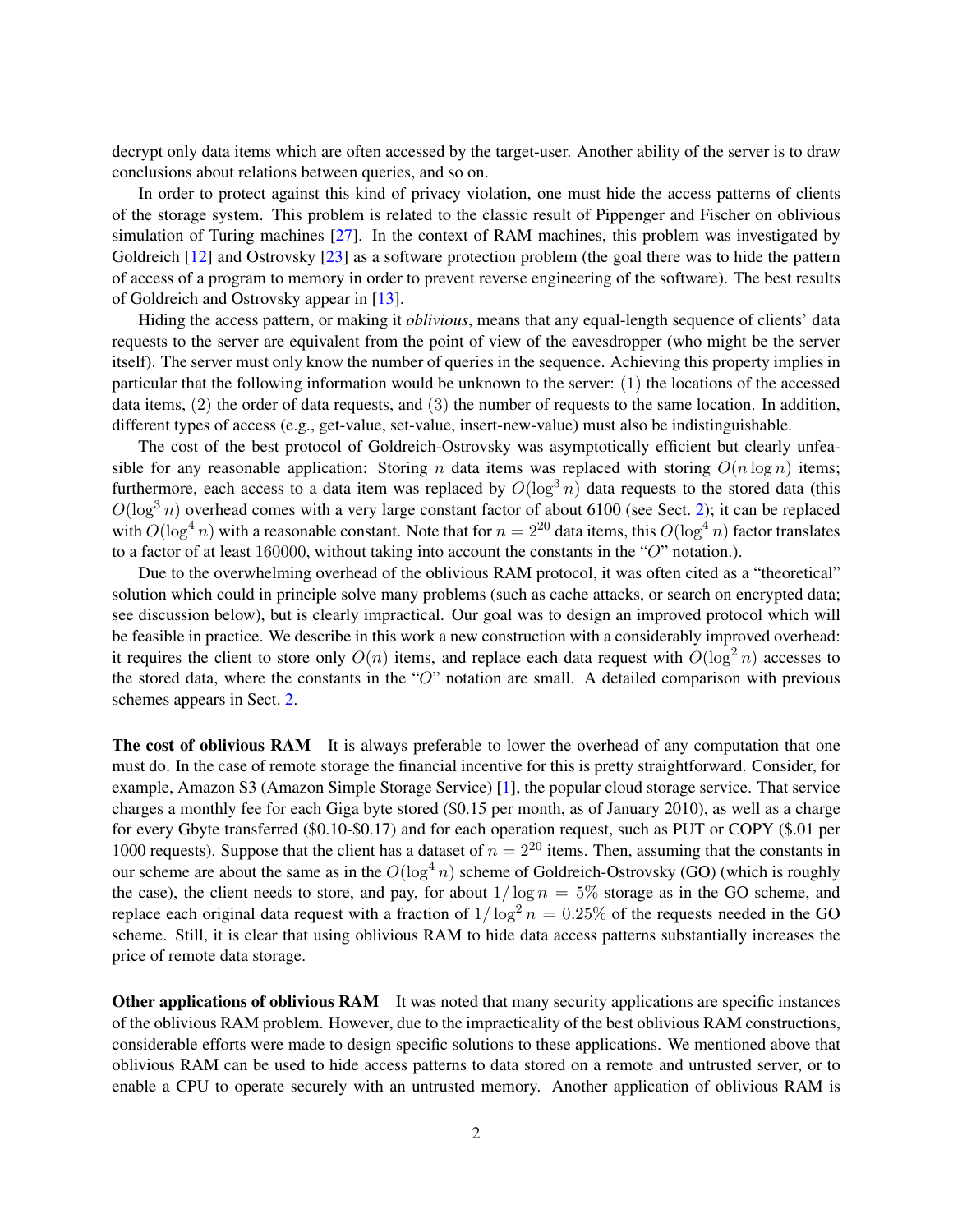for the symmetric encryption variant of "search on encrypted data", where a client stores data (e.g. mail messages) remotely, and wishes to use the data while protecting its privacy (see, e.g. [30]).

Oblivious RAM can also be used for protecting against cache attacks, which are software side-channel attacks run by monitoring the state of the CPU's memory cache. Cache attacks reveal memory access patterns which can be used for cryptanalysis of cryptographic algorithms, by examining data-dependent table lookups. These attacks have been demonstrated to reveal AES keys in real systems [24]. As noted in [24], an oblivious RAM can hide these access patterns, but at a cost which is definitely unacceptable for basic CPU operations.

The basic ideas behind our new construction We base our solution on the Goldreich-Ostrovsky hierarchical solution, which is described in Sect. 2.1 and Appendix A. We improve its overhead by using the following primitives instead of the original components of the construction.

• *Cuckoo Hashing.* In the Goldreich-Ostrovsky construction the client maps data items into bins using a random hash function that is kept secret from the server. The number of items mapped into each bin must be hidden from the server. It is well known that when n items are randomly mapped to  $n$ bins then (with high probability) the most populated bin contains  $O(\log n)$  items. Therefore in the original construction the client sets each bin to have sufficient room for  $O(\log n)$  items, and stores in a bin fake items if less than this number of items are mapped to it. This increases the overall storage required by the construction to  $O(n \log n)$ .

In comparison, our construction uses Cuckoo hashing [25, 26], which is a hashing scheme mapping *n* items to  $2(1 + \epsilon)n$  bins with the guarantee that at most a single item is mapped into a bin. Consequently, the construction uses a total of only  $O(n)$  server storage.

- *Pseudo-random permutation.* The server observes where items are inserted to the Cuckoo hash table, and might use this information to identify "dummy" items (a discussion of the usage of dummy items is given in Sect. 4). In order to prevent that, the client needs to apply a pseudo-random permutation to the order of the items before inserting them to the hash table.
- *Randomized Shell sort.* The storage system is built of hierarchical levels. Periodically, the items of two adjacent levels are reshuffled. The reshuffling process uses sorting, which is composed of many steps where the client retrieves a pair of encrypted items from the server, decrypts them and compares the results, and stores a re-encrypted version of the sorted pair. The sorting must be oblivious in the sense that the indices of the pair of items that are compared must not leak any information about the results of previous comparisons. The original Goldreich-Ostrovsky construction uses a sorting network for this purpose, but this solution has an overhead of  $O(n \log^2 n)$  comparisons, with a very small constant, using Batcher's network [6], or  $O(n \log n)$  comparisons, with a constant of about 6100, using the AKS network [3]. We perform sorting using the new randomized Shell sort algorithm of Goodrich [14]. This algorithm is oblivious, sorts with very high probability, and works in  $O(n \log n)$  comparisons; where the "O" notation hides only a very small constant.

We stress that even given these improved primitive building blocks, a lot of care had to be taken in order to compose them to a secure, and efficient, oblivious RAM protocol. Additional effort was needed in order to reduce the constant factors of the overhead.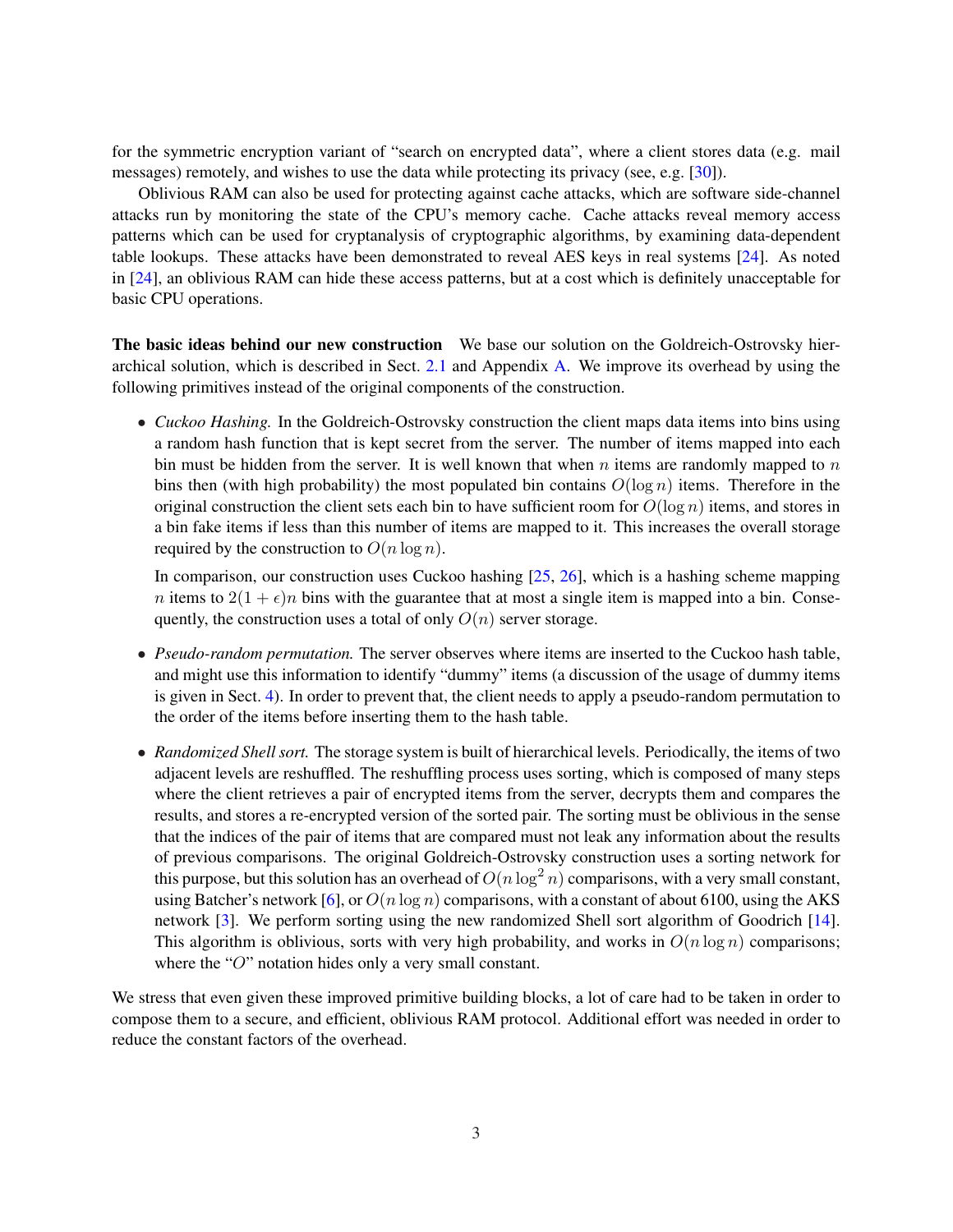#### 1.1 Basics of Oblivious RAMs

The problem of hiding access patterns is modeled in the following way: The setting includes a client which has a small secure memory, and a server with a large insecure storage. The client can use the server's storage to store and retrieve its data. The client stores internally a secret key of a symmetric encryption scheme, and uses it to encrypt the data before storing it, and decrypt it after retrieving it.

We assume here and throughout the paper that encryption is done with a *semantically secure* probabilistic encryption scheme and therefore two encrypted copies of the same data look different. The server cannot identify whether these two copies correspond to the same data of the client.

The client has *n* data items denoted as  $(v_i, x_i)$ , where  $i = 1, ..., n$  is an index,  $v_i$  is the data identifier or location-index (e.g., a serial number), different for each data item, and  $x_i$  is the data payload. It is assumed that all  $x_i$  values are of the same length. To simplify the description we assume that the storage service of the server has slots of a size which is equal to the size of an encryption of a data item used by the client. Therefore each slot can be used to store a data item, where the client can ask to store a specific data item in a specific slot location j. All requests to the server are therefore of the form "GET j", which provides the client with the (encrypted) content of slot j, or "PUT data j", which stores at slot j the encrypted data provided by the client.

The client has a small amount of secure internal memory. It includes space for  $O(1)$  data items, for  $O(1)$  secret keys for symmetric key cryptographic functions, and for a constant number of counters which count up to n and therefore are of length  $O(\log n)$  bits. (We stress that the length of these counters is very small, and a counter can therefore be instantiated by a single 32 or 64 bit word. The data items themselves are typically much longer, in particular in the "remote storage in the cloud" application, where a data item might be a block of a few KBytes at the least. Fortunately, the client needs to store locally only  $O(1)$  of these data items.)

We assume that the server does not tamper and modify the stored data, because this issue can be easily solved by the client authenticating the stored data using a message authentication code (MAC) and a secret key known only to the client. However, the server does learn which location in its storage is being accessed by the client in each operation.

By default, the client cannot hide the fact that it accesses a specific location in the server's storage. The server can examine the contents of its storage and of the requests from the client, but the server obviously cannot learn the contents of the stored data, since it is encrypted. The goal of the client is to hide its access pattern to the stored data. This is expressed in the following definition.

**Definition 1.** *The input y of the client is a sequence of data items, denoted by*  $((v_1, x_1), \ldots, (v_n, x_n))$  *and a corresponding sequence of operations, denoted by* (op1, . . . , opm)*, where each operation is either a read operation, denoted* read(v)*, which retrieves the data of the item indexed by* v*, or a write operation, denoted* write( $v, x$ ), which sets the value of item  $v$  to be equal to  $x$ .

*The* access pattern  $A(y)$  *is the sequence of accesses to the remote storage system. It contains both the indices accessed in the system and the data items read or written. An oblivious RAM system is considered secure if for any two inputs*  $y, y'$  *of the client, of equal length, the access patterns*  $A(y)$  *and*  $A(y')$  *are computationally indistinguishable for anyone but the client.*

Hiding the access patterns, or "unifying" them, must have a cost – each access is simulated by more than one access. First, we would like to make the different types of accesses look the same. For example, if we want that *read* and *write* would be indistinguishable, we would have each of them both implement *read* and *write*, i.e., read the value in the accessed location, decrypt it and then rewrite it with an encryption of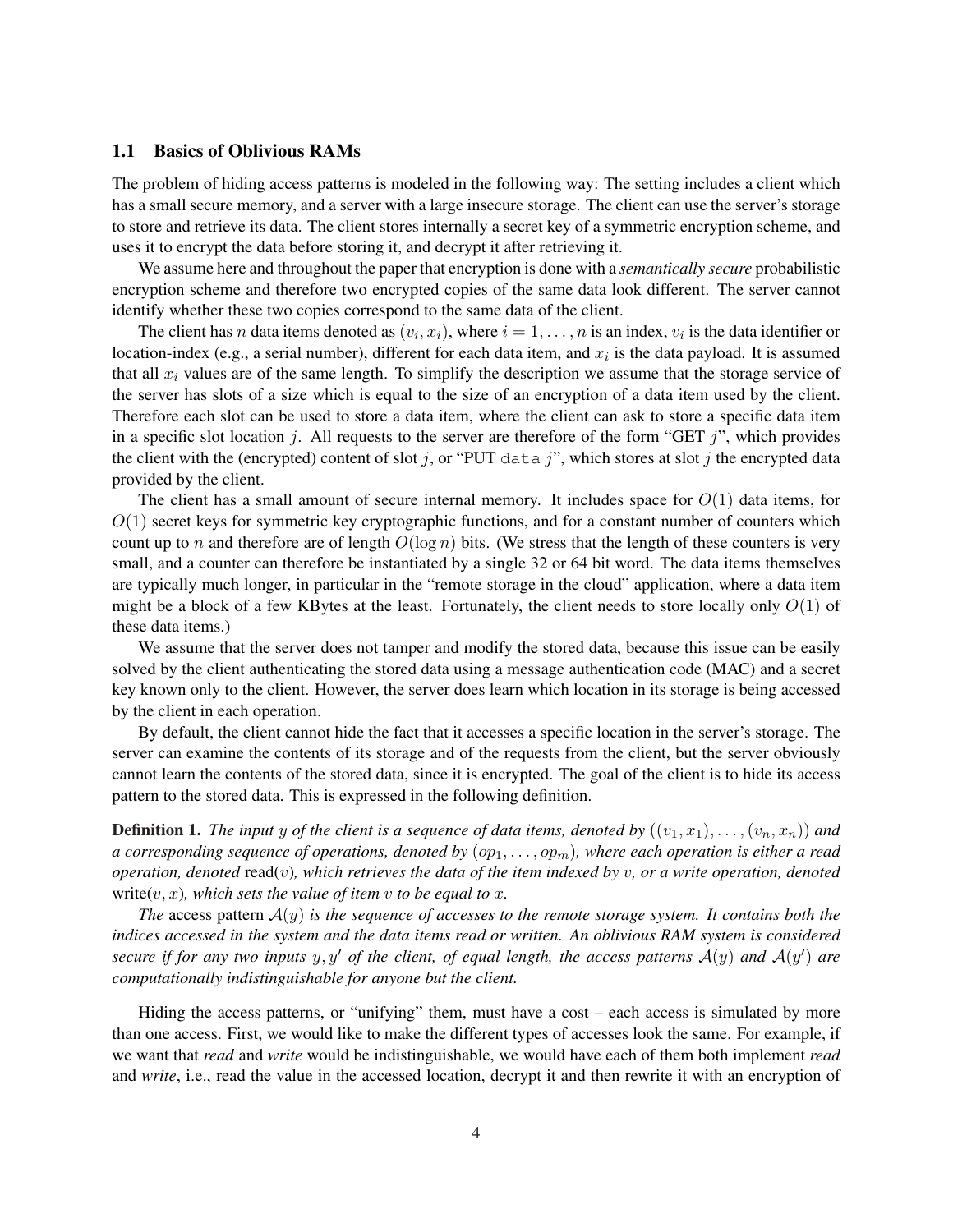the same value or a different one. Note that since we use a semantically secure probabilistic encryption, the server cannot identify whether the data was changed before it was written back. We note that this element of making different types of data access look the same, by always using a read-and-then-write operation, is common for all the following solutions. From here on, we treat all *read*, *write*, or other access-operation, as equal. Adding a write operation to each read operation already multiplies the computational overhead by a factor of two. In addition, we would like to prevent the adversary from distinguishing between accesses to locations  $\{v_1, v_2, v_3\}$  and  $\{v_2, v_1, v_2\}$ , etc. A trivial solution is to read and rewrite the entire set of stored data for each access. Applying this solution is usually infeasible, since it multiplies the computational overhead by a factor equal to the number of stored items, which is normally huge. On the other hand, it is easy to see that this is the best possible deterministic scheme. A probabilistic scheme, where the operation of the client depends on a random bits, can do much better.

## 2 Related Work

Most oblivious RAM constructions are based on the client having access to a secret (pseudo-)random function, which is implemented using symmetric cryptographic functionalities, such as encryption, and can therefore be constructed assuming the existence of one-way functions. Very recent results of Ajtai [2] and of Damgård et. al. [10] construct an oblivious RAM based on no cryptographic assumption (but rather, letting the client use the oblivious RAM itself for storing random coin tosses and accessing them obliviously). The client needs to store an equivalent to a poly-logarithmic amount of items, rather than  $O(1)$  items in our scheme, and each data request is replaced with a poly-logarithmic number of requests to the server. It is not clear how high is the exponent of this poly-logarithmic overhead. We therefore focus our description of related work on cryptographic oblivious RAM schemes. We start our description of related work with a description of the hierarchical solution of Goldreich and Ostrovsky [13], since this is the base scheme from which we start our work. We then describe concisely the performance of other schemes.

The construction of Goldreich-Ostrovsky uses a primitive which performs an oblivious sorting of the stored data. That is, it sorts the stored data items according to some index, while hiding from the server all information about the permutation that orders the input set of data items. (For example, the server must not learn what was the previous location of the item which was moved to the head of the sorted items). An easy way to achieve this obliviousness is by using a sorting algorithm that accesses items in a predefined order, which is independent of the results of comparisons that the algorithm performs. In particular, they use a sorting network for this purpose, either the sorting network of Batcher [6] which performs  $O(n \log^2 n)$ read operations with a very small constant (approximately  $1/2$ ), or the sorting network of AKS [3] which performs only  $O(n \log n)$  read operations, but whose complexity has a much larger constant. (The actual overhead of the AKS sorting network is about  $6100n \log n$  comparisons, and therefore it is clear that for any feasible input, the performance of the Batcher network is preferable.)

#### 2.1 The Hierarchical Solution

Structure The hierarchical solution uses a data structure composed of levels, where each level is twice the size of the former level. In each level, items are mapped to locations based on a random secret hash function. For *n* items, there are  $N = O(\log n)$  levels, each of them is a hash-table with  $2^i$  buckets  $(i = 1 ... N)$ , where each bucket contains  $O(\log n)$  items. The total memory size is  $O(n \log n)$  items.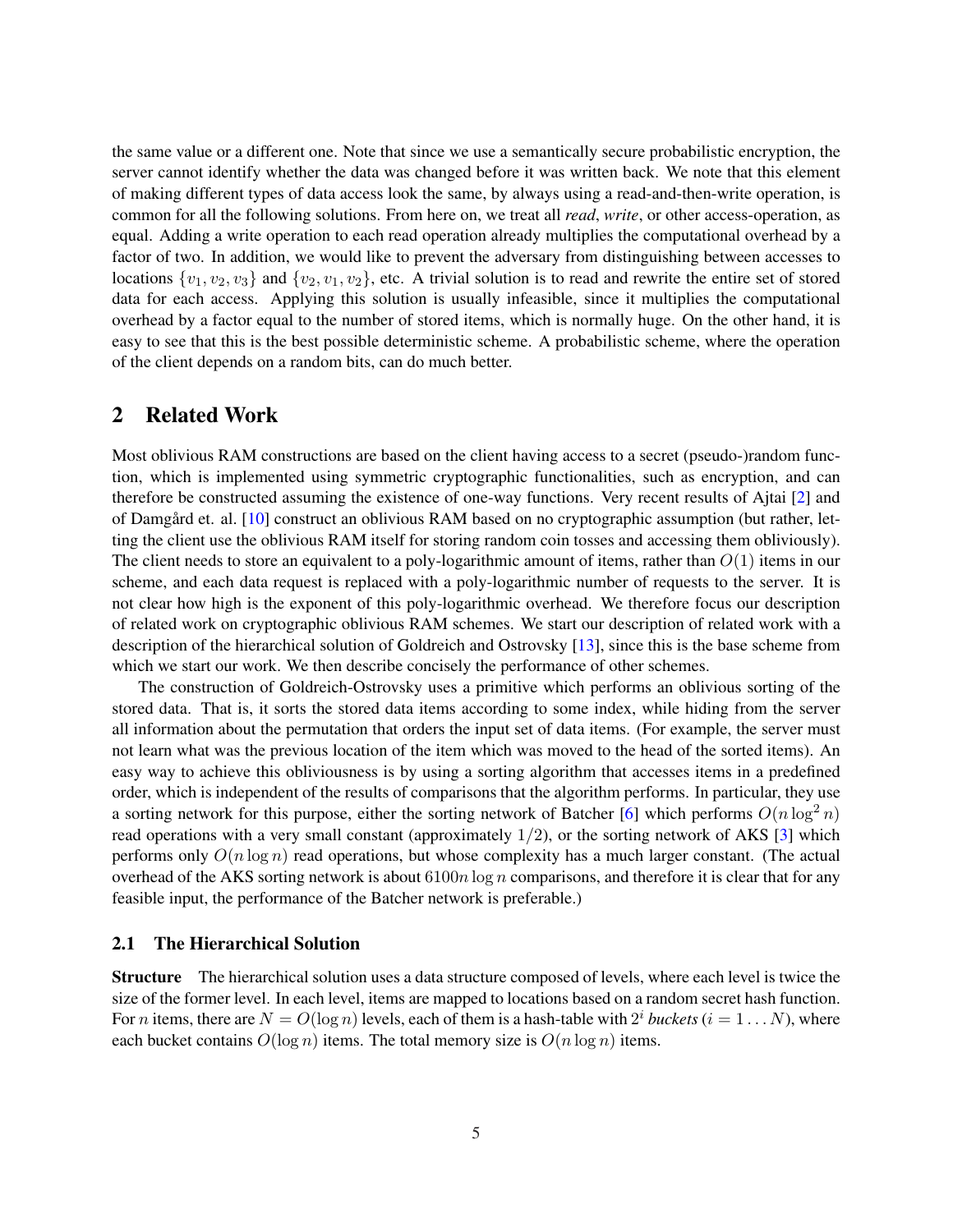Lookup Any access to the data structure is composed of both a read and a write. First, the entire first level is sequentially scanned (i.e., is being read to the secure memory and decrypted); Second, in each of the other levels, one bucket, chosen by a hash function which looks random to anyone but the client, is entirely scanned. The item which was searched for is found in one of these two steps. Then, it is re-encrypted and written into the first level. It must be emphasized that when the requested item is found in a certain level, the process continues as usual in the following levels, except that a random dummy item is looked for, instead of the original requested item.

Reshuffling levels Since any access includes writing to the first level, this level becomes full and the data stored in it should be "moved down" to the next level. Similarly, after  $2<sup>i</sup>$  data access requests level i is moved down to level  $i + 1$ . This is done by re-shuffling the data from both levels into the larger (lower) level, using a new random hash function, that is kept secret from the server. The reshuffling algorithm is the most complex component of the protocol and is its performance bottleneck. Reshuffling is composed of multiple scans of the data, obliviously sorting it several times, removing duplicate items, adding dummy items, tagging the items using the new random secret hash function and mapping them to buckets. The amortized computational overhead of reshuffling is  $O(\log^3 n)$  per data request (using the AKS network [3], whose constant is about 6100; using Batcher's network [6] results in a total amortized overhead of  $O(\log^4 n)$ with more reasonable constants).

A more detailed description of the Goldreich-Ostrovsky Hierarchical Solution can be found in Appendix A. For a full description, including formal proofs, we refer the reader to their original paper [13].

### 2.2 The "Square Root" Algorithm

The *square root algorithm* was presented by Goldreich and Ostrovsky as a methodic step towards the more efficient and complex hierarchical solution described above. We present this basic solution since its overhead is smaller than that of the hierarchical solution for data sets of reasonable size; in addition, subsequent work of Iliev and Smith [15, 16] was based on this construction.

In the square-root solution the *n* items are stored in a storage of size  $n + 2\sqrt{n}$ , which includes a "cache" In the square-root solution the *n* items are stored in a storage of size  $n + 2\sqrt{n}$ , which includes a cache<br>of size  $\sqrt{n}$  into which all modified items are written. The number of actual accesses to the data storage is larger by a factor of  $O(\sqrt{n} \cdot \log n)$  than in a naive storage. The algorithm is divided to epochs, each composed of  $\sqrt{n}$  client's requests. Each request involves  $O(\sqrt{n})$  accesses to the data (including a scan of the entire cache), and in addition at the end of each epoch the entire data must be sorted.

A more detailed description of the Goldreich-Ostrovsky square-root algorithm can be found in Appendix B. For a full description, we refer the reader to their original paper [13]. For a short description of the work of Iliev and Smith see Appendix C.

#### 2.3 Using Merge Sort

Williams and Sion [32] present a solution based on the hierarchical solution of Goldreich and Ostrovsky, while assuming that the client can locally store  $O(\sqrt{n})$  data items, rather than  $O(1)$  as in our scheme and the scheme of [13]. This extended amount of local storage enables to reduce the number of accesses to the server to be only a factor of  $O(\log^2 n)$  larger than the number of item requests. This property is achieved using an oblivious merge sort algorithm, which takes advantage of the following fact: when two sorted lists of random items are merged to a single list, it holds with overwhelming probability, for each index  $i$ , that among the first i items in the merged list at most  $i/2 + O(\sqrt{i})$  are from either one of the two lists. Given this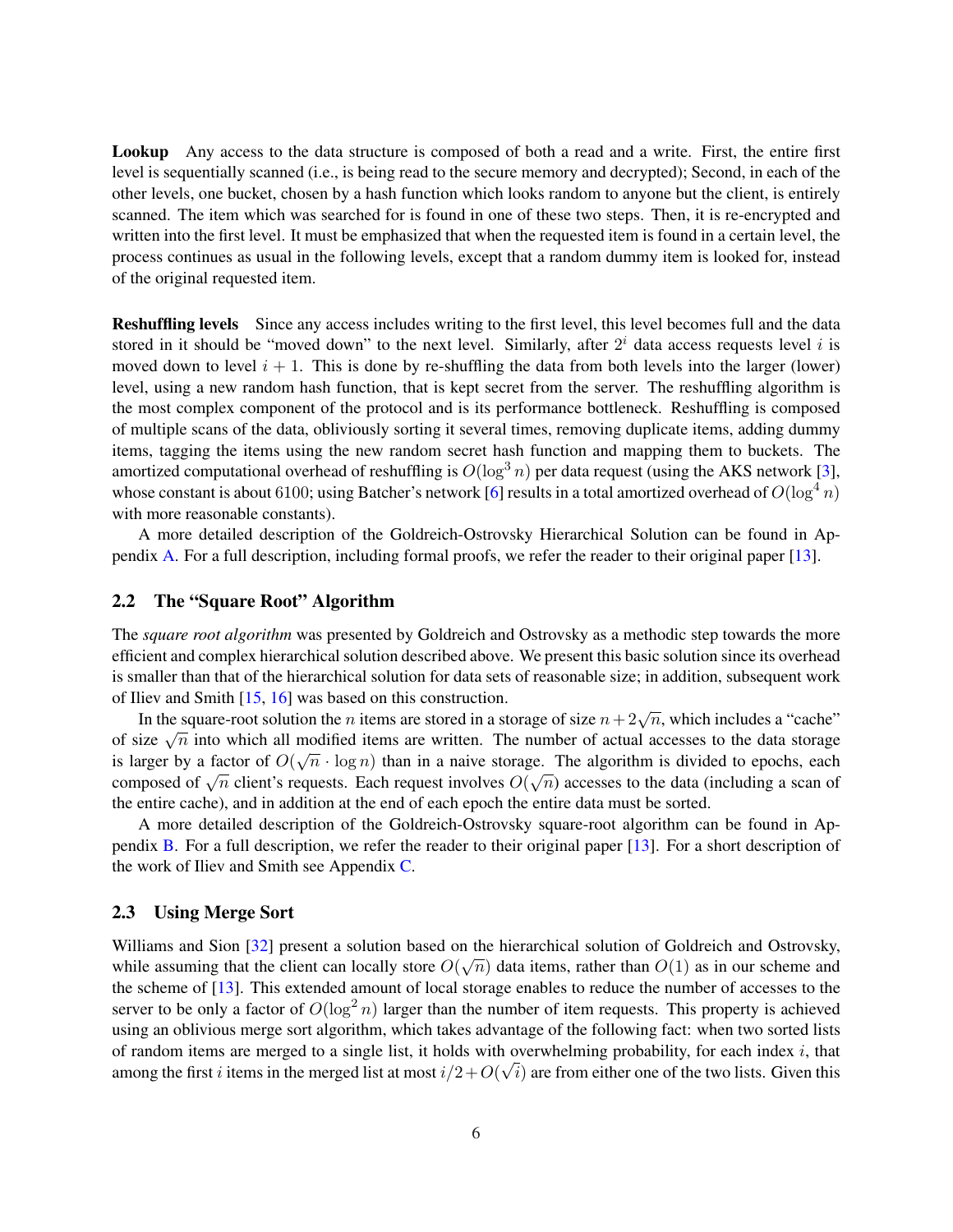fact the oblivious merge sort algorithm can simply read items at a constant rate from the two lists (which were sorted recursively), and output, also in a constant rate, the sorted merged list. The fact ensures that the merge sort algorithm is oblivious and yet does not run out of the  $O(\sqrt{n})$  secure local storage.

A short description of this solution can be found in Appendix D.

#### 2.4 Using Bloom Filters

The construction of Williams et al. in [33] is based on the client storing at the server, for every level, an encrypted Bloom filter [8], and using it, together with the merge sort based construction of [32], in order to check whether an item appears in the level. The client again needs to use local storage of size  $O(\sqrt{n})$ . The work in [33] claims to reduce the storage overhead at the server to  $O(n)$ , and to reduce the number of actual data requests per item requested by the client to only  $O(\log n \log \log n)$ . That analysis is based on the assumption that the size of the Bloom filter encoding m items is  $O(m)$ . We show in Appendix E that the overhead is actually larger, since the size of the Bloom filter must also be a function of the number of the hash functions used and of the allowed error probability (which in inevitable when a Bloom filter is used). As a result, the overhead of the Bloom filter based scheme is worse than that of our scheme for any reasonable choice of the number of items n and of the error probability of the filter (see Table 1 below).

|                                     | computational overhead                            | client memory | server storage  |
|-------------------------------------|---------------------------------------------------|---------------|-----------------|
|                                     |                                                   | (data items)  | (data items)    |
| Goldreich-Ostrovsky [13] $\sqrt{n}$ | $O(\sqrt{n}\log n)$                               | O(1)          | $O(n+\sqrt{n})$ |
| Goldreich-Ostrovsky [13] Batcher    | $O(\log^4 n)$                                     | O(1)          | $O(n \log n)$   |
| Goldreich-Ostrovsky [13] AKS        | $O(\log^3 n)$ , const $\geq 6100$                 | O(1)          | $O(n \log n)$   |
| Merge sort [32]                     | $O(\log^2 n)$                                     | $O(\sqrt{n})$ | $O(n \log n)$   |
| Bloom filter [33]                   |                                                   |               |                 |
| original analysis (inaccurate)      | $O(\log n \log \log n)$                           | $O(\sqrt{n})$ | O(n)            |
| arbitrary # of hash functions       | $O(\log n \cdot h2^{c/h} \log \log (h2^{c/h} n))$ | $O(\sqrt{n})$ | $O(nh2^{c/h})$  |
| optimal # of hash functions         | $O(1.44c \log n \log \log n)$                     | $O(\sqrt{n})$ | O(n)            |
|                                     | for $c = 64$ : const > 92                         |               | $+1.44cn$ bits  |
| This paper                          | $\log^2 n$                                        |               | O(n)            |

Table 1: A comparison of the different access hiding schemes. (For the scheme of [33], we note that the original analysis is inaccurate. In the second line,  $h$  is the number of hash functions used in the Bloom filter, and the error probability is  $2^{-c}$ . The third line is for an invocation using an optimal number h of hash functions, with specific numbers for an error probability of  $2^{-64}$ ; see analysis in Appendix E.)

#### 2.5 A Comparison of All Schemes

Table 1 compares the performance of all access hiding schemes described in this section. Note that for the Bloom filter based scheme [33] the first line of the table lists the performance according to the original analysis in [33], which is inaccurate. The second and third lines list the performance according to our analysis in Appendix E, assuming an allowed error probability of  $2^{-c}$ . The  $O(\log n \log \log n)$  overhead in the third line has a constant factor of at least  $1.44c$  (greater than 92 for  $c = 64$ ), *in addition* to other constant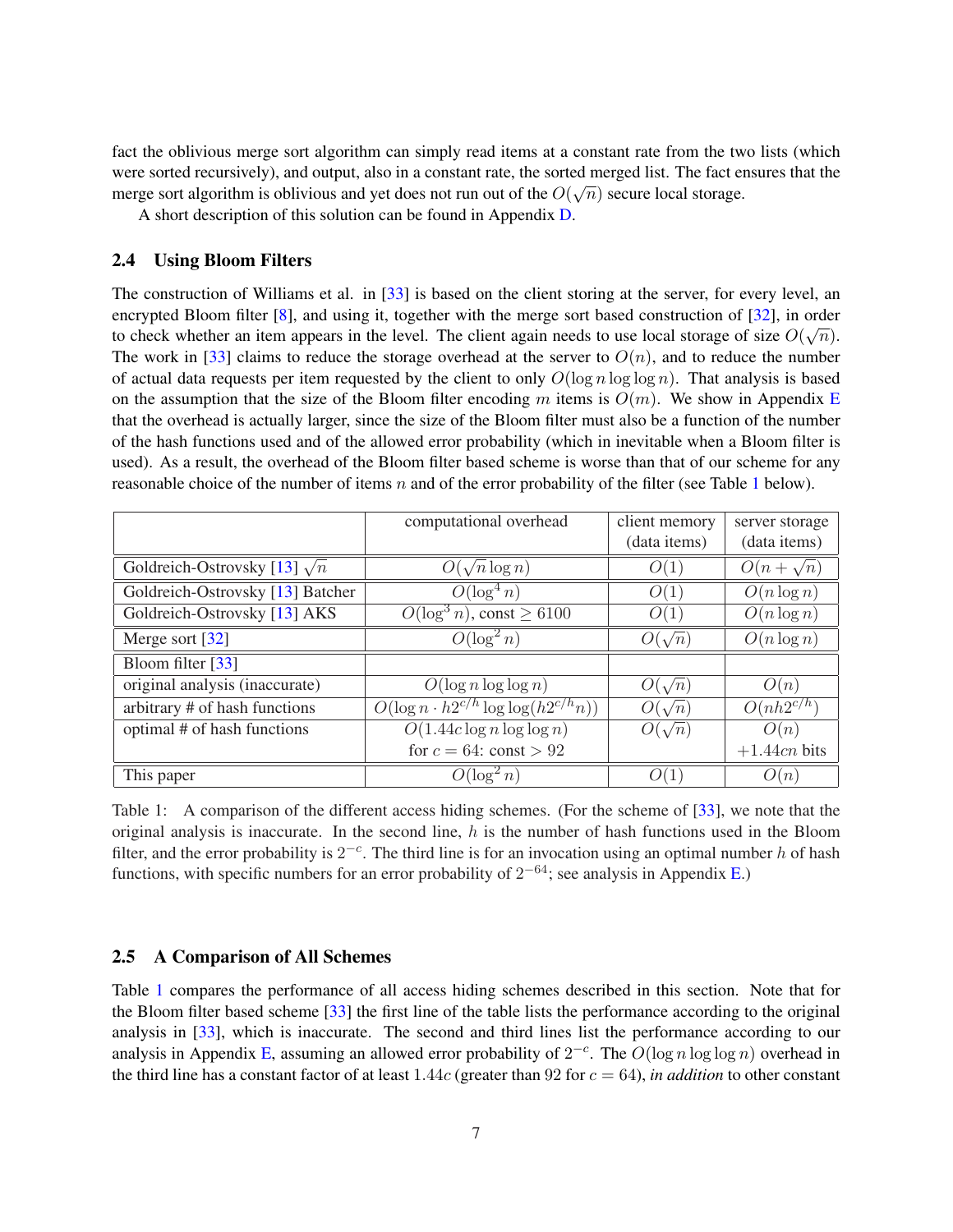factors which are similar to those incurred by all schemes. Given this finer analysis, the performance of [33] is worse than the performance of our scheme when  $\log n < 1.44c \log \log n$ , which is clearly the case for any reasonable choices of *n* and *c*. For example, for  $n < 2^{80}$  this holds for any error parameter  $c \ge 9$ .

The performance comparison can be summarized as follows:

- The constructions of Goldreich-Ostrovsky and of our work are the only ones using local storage of only  $O(1)$  data items.
- The computational overhead of our construction is better or equal to that of all other constructions (except for the asymptotic overhead of the Bloom filter construction for unreasonably high values of n).
- The amount of server storage in our construction is better than that of all other constructions (except for the Bloom filer construction, which stores a comparable number of data items and in addition 1.44cn bits, which are more than  $92n$  bits for  $c = 64$ ).

## 3 Building Blocks

### 3.1 Randomized Shell Sort (Oblivious Sorting Algorithm)

Goodrich's recent randomized Shell sort algorithm [14] is an efficient sorting algorithm, using only  $O(n \log n)$ comparisons with a relatively small constant factor. Equally important is the fact that this algorithm is also data oblivious. This property means that if we assume that the operation of comparing two items and reordering them according to their value is a black-box (i.e., the result of the comparison is hidden from an external observer, which is the server in our case), then the algorithm performs no operations which depend on the relative order of the elements in the input array. In other words, an external observer who can only observe the items which the algorithm compares, but not the results of the comparisons, sees a list of pairs of items which are compared, where the choice of items for these pairs is independent of the results of previous comparisons.

We note that other sorting algorithms are not known to be both oblivious and efficient. For example, bubble sort is oblivious, but is not efficient; quick sort is efficient (in the average case) but is not oblivious; sorting networks are oblivious, but, as noted in Sect. 1, the only sorting network constructions of size  $O(n \log n)$  are not efficient in the practical sense, due to large constants. See [3, 9, 20, 14] for details.

We use randomized Shell sort in our scheme in order to reorder items in the server database, according to a new permutation, in a way that prevents the server from tracking the new ordering. The details of the randomized Shell sort construction appear in [14] and in Appendix F .

#### 3.2 Cuckoo Hashing

Cuckoo hashing [25, 26] is a relatively new hashing algorithm, which in its basic form maps each item to one of two potential entries of a hash table, while ensuring constant lookup and deletion time in the *worst case*, and amortized constant time for insertions.

The basic idea of Cuckoo hashing is to use two hash functions denoted  $h_0$  and  $h_1$  (or multiple hash functions in the general case). The size of a hash table used for storing  $n$  items must be slightly larger than 2n (to simplify the discussion, we consider the size of the table to be exactly  $2n$ ). When a new item x is inserted to the hash table, it is inserted to location  $h_0(x)$ . If this location is already occupied by another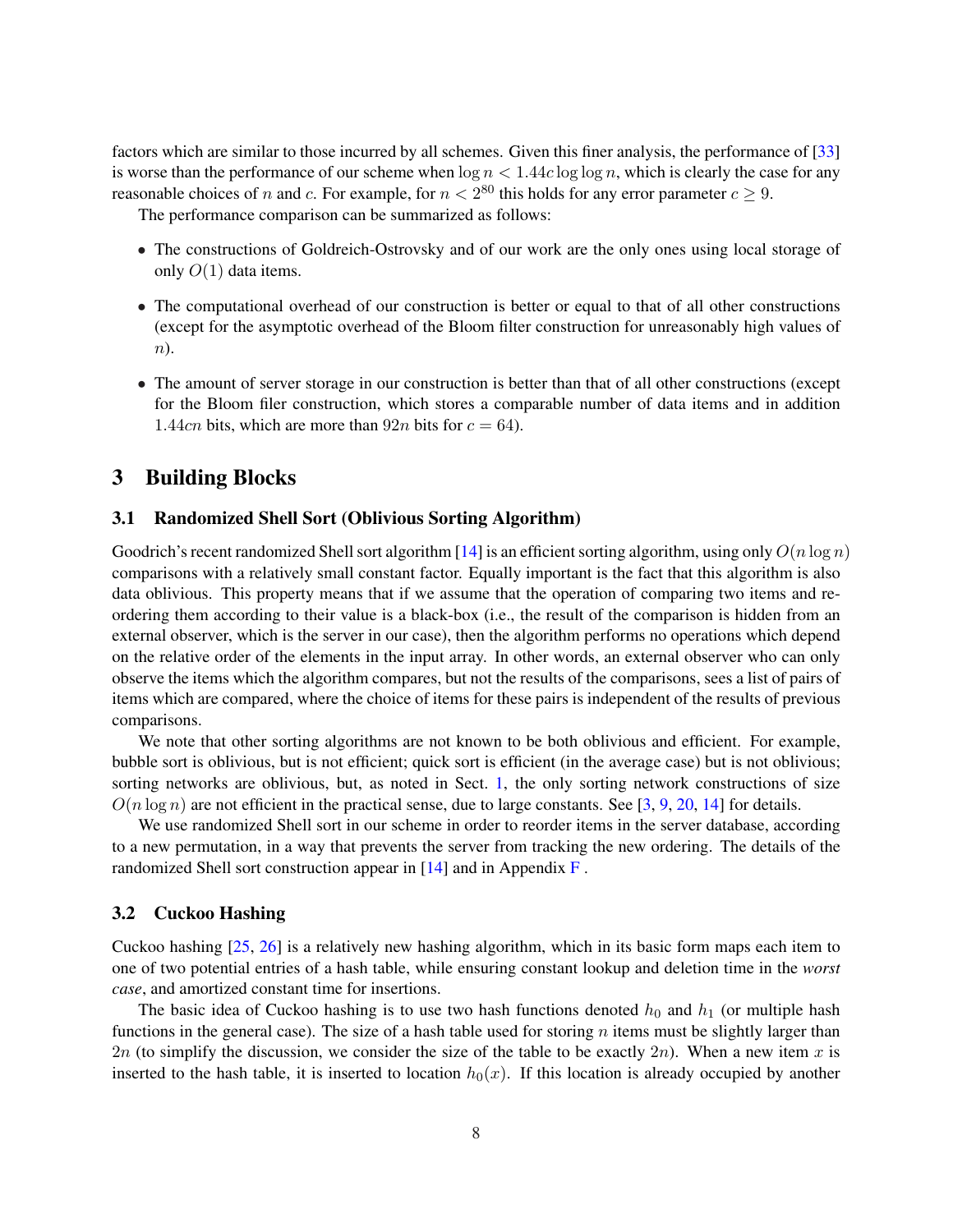|           |  |                     |              | real items   dummy items   size   epoch-length   "moved down" |
|-----------|--|---------------------|--------------|---------------------------------------------------------------|
| level $i$ |  | $\Lambda \cdot 2^i$ | $\Omega - 1$ | every $2^i$ requests                                          |

Table 2: Properties of Level i.

item y, then that item is "kicked out" of its current location and is re-located to its other possible location. Namely, if  $h_b(y) = h_b(x)$  (for  $b \in \{0, 1\}$ , and initially  $b = 0$ ) then item y is moved to location  $h_{1-b}(y)$ . If location  $h_{1-b}(y)$  is already occupied by another item z (i.e.,  $h_{1-b}(z) = h_{1-b}(y)$ ), this item (z) is re-located to location  $h_b(z)$ , and so on. If this chain of relocations continues for too long, then the table is rehashed using two new hash functions  $h'_0, h'_1$ . In this case the insertion time is longer, but analysis shows that this event is rare, and therefore the amortized insertion time is constant. Lookup and deletion are natural – one just has to check the two possible locations of the given item.

Most recent works (e.g., [17, 18, 19, 4, 5]) present variants of Cuckoo hashing with guaranteed constant worst-case performance for insertion (this is also referred to as de-amortizing the insertion time of Cuckoo hashing).

## 4 Our Scheme

We first describe the basic form of our oblivious RAM scheme, which has the desired asymptotic overhead. Section 5 then describes how to improve the constant factors of the overhead of the scheme.

The construction is based on combining a modified version of the hierarchical solution of Goldreich and Ostrovsky with Cuckoo hashing and randomized Shell sort. The server stores the data, which can potentially consist of n items, in a hierarchical data structure of  $N = \lceil \log_2 n \rceil + 1$  levels, each of which is twice larger than its previous<sup>1</sup>. Additional levels may be allocated, as necessary (when a new level is allocated, its size is twice the size of the last allocated level).

In the original scheme of Goldreich-Ostrovsky, level i consists of  $2<sup>i</sup>$  buckets, where each bucket contains  $O(\log n)$  entries. In our scheme level i consists of a table of  $4 \cdot 2^i$  single item entries, which will be used to store up to  $2<sup>i</sup>$  data items of the client. Storing the items is done in the following way: Along with the  $2<sup>i</sup>$  items of the client, up to  $2<sup>i</sup>$  "dummy" items might be stored in the level, where the client might access a dummy item in order to hide the fact that it does not need to search for a real item in this level (since the real item was already found in a previous level). All  $2 \cdot 2^i$  items of the level are stored in a Cuckoo hashing table of size  $4 \cdot 2^i$ . (We note that according to this description the first level is used to store only two items. Any actual implementation would probably set the first level to be much larger, say, to contain 128 data items. To simplify the analysis we assume, however, that the first level stores only two items.)

For each level we associate an *epoch*, which is defined for level i as  $2^{i-1}$  requests (the epoch ends when a reshuffle from level  $i - 1$  to level i occurs). For each level i and its  $\ell^{th}$  epoch, the client randomly chooses two hash functions whose ranges are  $\{1 \dots 2^{i+2}\}$ :  $h_k^{i,\ell}$  $_{k,0}^{i,\ell}$  and  $h_{k,1}^{i,\ell}$  $_{k,1}^{i,\ell}$ , where k is a secret key known to the client and used to define these functions. (Without loss of generality,  $h_k^{i,j}$  $k,0<sup>i, j</sup>(v)$  can be implemented as a function of the parameters  $i, j, k, v$ , where i is the level index, j is the epoch, k is a secret key, and v is the item being searched for.) At the end of every epoch each level is re-hashed obliviously, using a new pair of hash functions. Table 2 summarizes the properties of level i.

<sup>&</sup>lt;sup>1</sup>To be more accurate, the constant factor 2 may be replaced with any integer number, but for the simplicity of the presentation we choose 2.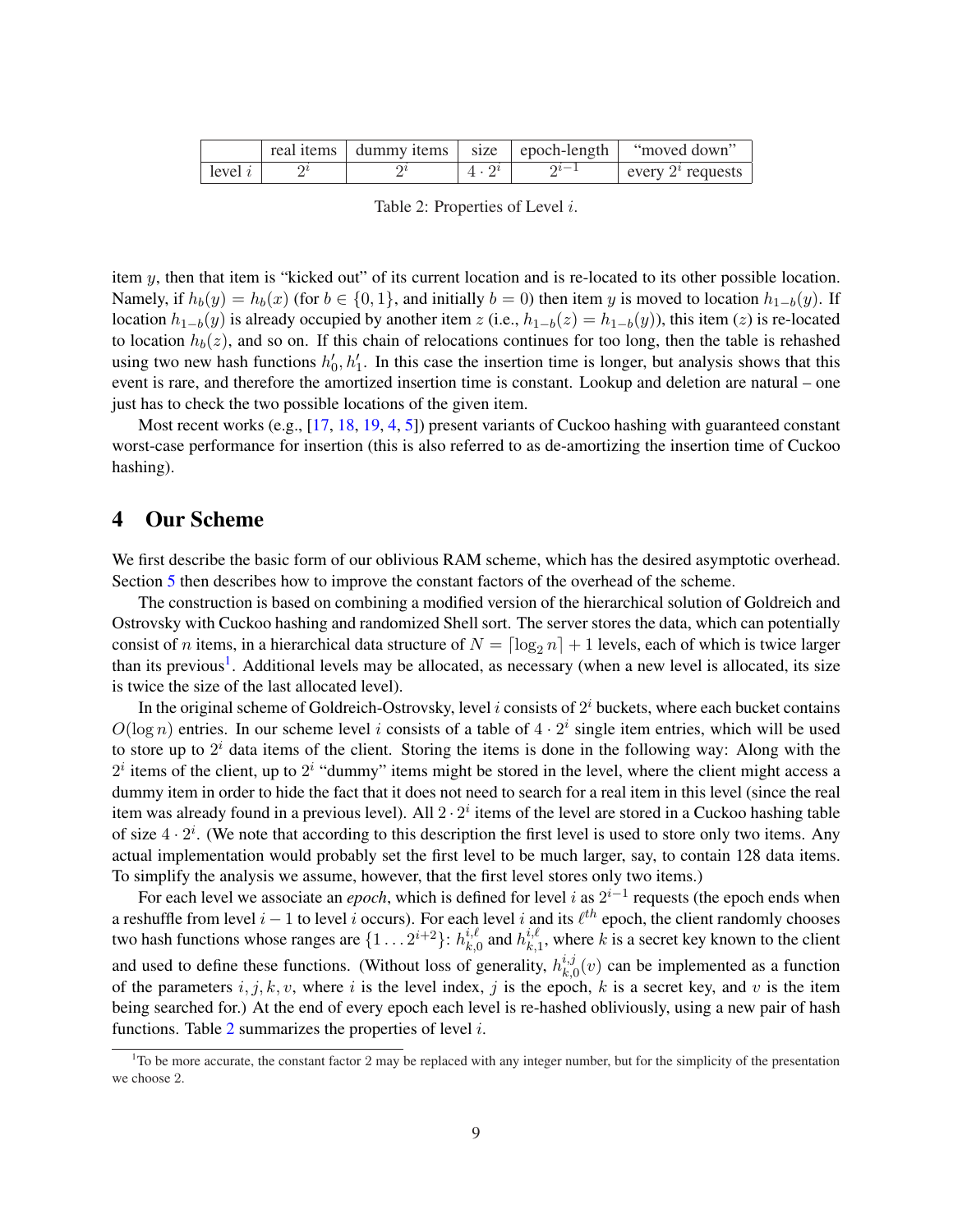Each data request includes both reading and writing to the data structure, such that the server cannot distinguish which operation occurred. In addition, for any request, the accessed item is re-encrypted by the client, using a probabilistic encryption scheme.

Data requests Initially, the data structure is empty. For each request (of any type) of a location-index (virtual address) v, the following operations are performed.<sup>2</sup>

- 1. Scan through the entire first level in a sequential order to find the item whose location-index is  $v$ . This step includes reading all the items in the first level. If the requested item is found, it is stored in the client's secure memory, and the process continues as usual.
- 2. Go through all other levels, and for each level  $i = 2...N$ , do:
	- If v has not been found yet, examine its two possible locations in the Cuckoo hashing table of the current level (*i*):  $h_k^{i,\ell}$  $h_{k,0}^{i,\ell}(v)$  and  $h_{k,0}^{i,\ell}$  $_{k,1}^{\imath,\ell}(v).$ If the requested item is found in one of the two locations, it is stored in the client's secure memory, and the process continues as usual.
	- If v has been found, examine two random locations  $h_k^{i,\ell}$  $_{k,0}^{i,\ell}$  (" $dummy''\!\circ\! t)$  and  $h_{k,1}^{i,\ell}$  $_{k,1}^{i,\ell}$ ("dummy″  $\circ t$ ), where  $t$  is a counter which is increased with every data request. (These are locations allocated by the Cuckoo hashing for two fresh dummy items which were not searched for before.)
- 3. Scan again through the entire first level in a sequential order, and write back the updated (and reencrypted) item of location-index  $v$  in the next available location. If  $v$  is already in the first level, overwrite it. This step includes reading and writing all items of the first level.

The first level functions as a cache, meaning that for any request, the updated value is written to the first level. Since the capacity of the level is final, after a certain number of requests it becomes full. In order to avoid this, the content of the first level is "moved down" to the second level before the first level becomes potentially exhausted. Now the second level may become full, so the same process is repeated. When the content of the last level has to be "moved down", a new level with twice the number of entries is allocated.<sup>3</sup> "Moving down" the content of level i is done every  $2^i$  requests. This makes sure that no level is overflowed, and that the first level is emptied and has enough available slots at the beginning of each epoch of any of the levels (since the beginning of an epoch of level i is also a beginning of an epoch of all the levels  $j < i$ ). In fact, this process makes sure that at any time level i contains no more than  $2<sup>i</sup>$  items, as is stated in Lemma 1 below. Whenever level i is moved down to level  $i + 1$ , the latter level is reshuffled.

When the client moves the content of level i to level  $i + 1$ , it obliviously hashes the content of both levels to level  $i + 1$ . This reshuffling must fulfill the following requirements: (1) If there is a duplicate item (the same location-index, and possibly different data content) in level i and level  $i+1$ , the newer item (from level i) must be kept, and the older one must be deleted; (2) The resulting buffer, namely level  $i+1$  after the

<sup>&</sup>lt;sup>2</sup>We assume here, as was implicitly assumed by all previous constructions [13, 32, 33], that the client does not perform a "read" operation for an item which does not exist in the remote storage. If such requests are allowed, then the following policy must be used: A read request for an item whose location-index does not exist in the database must be combined with a write request that writes a dummy value with the same location-index to the database.

 ${}^{3}$ In fact, if we are willing to disclose an upper bound on the number of items that are stored, there is no need to allocate a new level when the last level has to be "moved down". The system may instead re-order the entire database.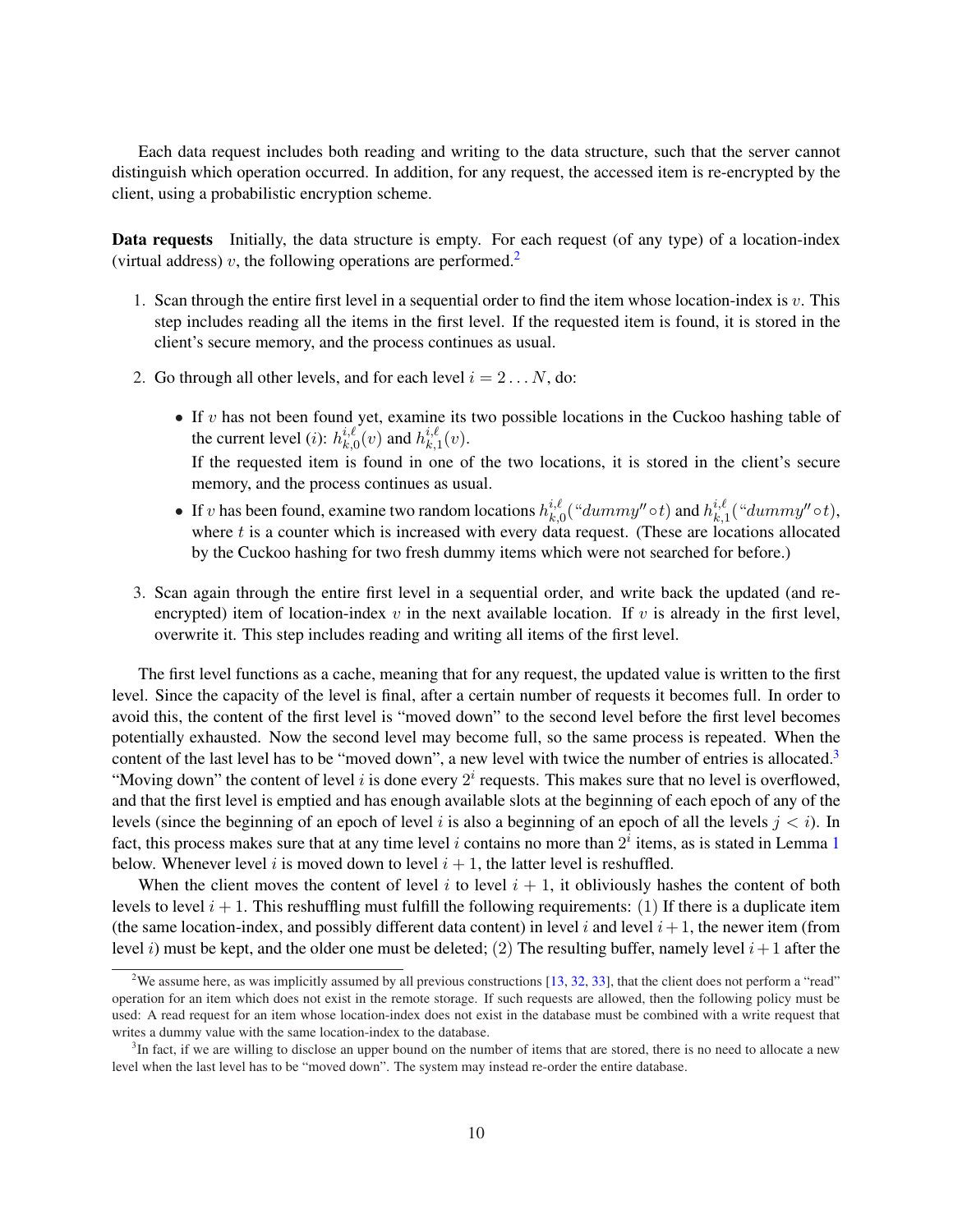reshuffling, must be ordered independently of any of the levels before the reshuffling; (3) Level  $i$  must be cleaned, i.e., its content must be deleted<sup>4</sup>. As we continue, we see that all these requirements are fulfilled.

Before describing the reshuffle process, we state a fact and a lemma which will be useful in analyzing the reshuffle.

**Fact 1.** When a reshuffle from level i to level  $i + 1$  occurs, all levels  $j \leq i - 1$  are empty. At the end of the *reshuffle, all levels*  $j \leq i$  *are empty.* 

*Proof.* The proof follows by induction. The fact trivially holds for the first level. Now, a reshuffle from level i to level  $i + 1$  occurs at times t where t mod  $2^{i} = 0$ , i.e. at times where reshuffling occurs for all levels lower than i. The reshuffling is run just after the reshuffle from level  $i - 1$  to level i ends. By the step of the induction, at that time all levels  $j \leq i - 1$  are empty. The reshuffling process itself empties level i.  $\Box$ 

**Lemma 1.** When a reshuffle from level i to level  $i + 1$  occurs, each of these two levels contains at most  $2^{i}$ *real items. At the end of the reshuffle, level i is empty and level*  $i + 1$  *has at most*  $2^{i+1}$  *real items.* 

*Proof.* The lemma is proved by induction on the levels. It trivially holds for the first level. Also, at time 0 all levels are empty. Consider now level  $i + 1$ . The first reshuffle into that level occurs at time  $2^i$ . At that time there are no items in level  $i + 1$  (since no items have yet been inserted to that level), and there are at most  $2^i$  items in level i (according to the induction step). The reshuffle moves all items from level i to level  $i + 1$  and therefore when it ends there are at most  $2^{i}$  items in level  $i + 1$ . Consider now the next reshuffle, at time  $2 \cdot 2^i$ . Just before the reshuffle occurs there are at most  $2^i$  items in level  $i + 1$  (since no items were inserted to that level in times  $2^i + 1, \ldots, 2 \cdot 2^i$ , and there are at most  $2^i$  items in level i (by the induction step). The reshuffle moves all items from level i to level  $i + 1$  and therefore when it ends there are at most  $2^{i+1}$  items in level  $i + 1$ . Immediately afterwards there it a reshuffle from level  $i + 1$  to level  $i + 2$  which empties level  $i + 1$ . Levels  $1, \ldots, i + 1$  are now empty, and are in an identical state to their state in time 0. The proof therefore follows for the following two reshuffles, etc.  $\Box$ 

#### 4.1 Reshuffling Levels Using Cuckoo Hashing and Randomized Shell Sort

The reshuffle of levels i and  $i + 1$  into level  $i + 1$  is a complex process, consisting of the steps enumerated below and based on two basic primitives: (1) *Scanning*, which is reading and (possibly) writing in a sequential order all the items in a given buffer; (2) *Oblivious Sorting* (O-Sort), which is done by randomized Shell sort (see Sect. 3.1). Note that whenever an item is written to a storage (whether it is one of the levels or a temporary buffer), it is re-encrypted. The reshuffle process is also depicted in Fig. 1.

- 1. Allocate a temporary buffer C, whose size is  $2^{i+1}$ . (Recall that jointly, both levels contain at most  $2^{i+1}$  real items).
- 2. O-sort each of the levels (level i and level  $i + 1$ ): The sorting is according to an order which locates real items before dummy and empty items. At the end of this step, all the real items of level  $i$  (at most  $2^i$ ) are in its first locations, and all the real items of level  $i+1$  (at most  $2^i$ ) are in its first locations.

In the following two steps  $(3-4)$ ,  $2^{i+1}$  items that include all the real items of the two levels are copied into the temporary buffer.

<sup>&</sup>lt;sup>4</sup>Actually, for levels  $i > 1$  this happens automatically, since whenever level i is reshuffled into level  $i + 1$ , level  $i - 1$  is reshuffled into level  $i$  (due to epochs lengths). The first level does not require a deletion at all, items are written to it in a cyclic manner (unless the same item is written to it again, in which case it overwrites its previous value). There is no issue of obliviousness because it is always completely scanned.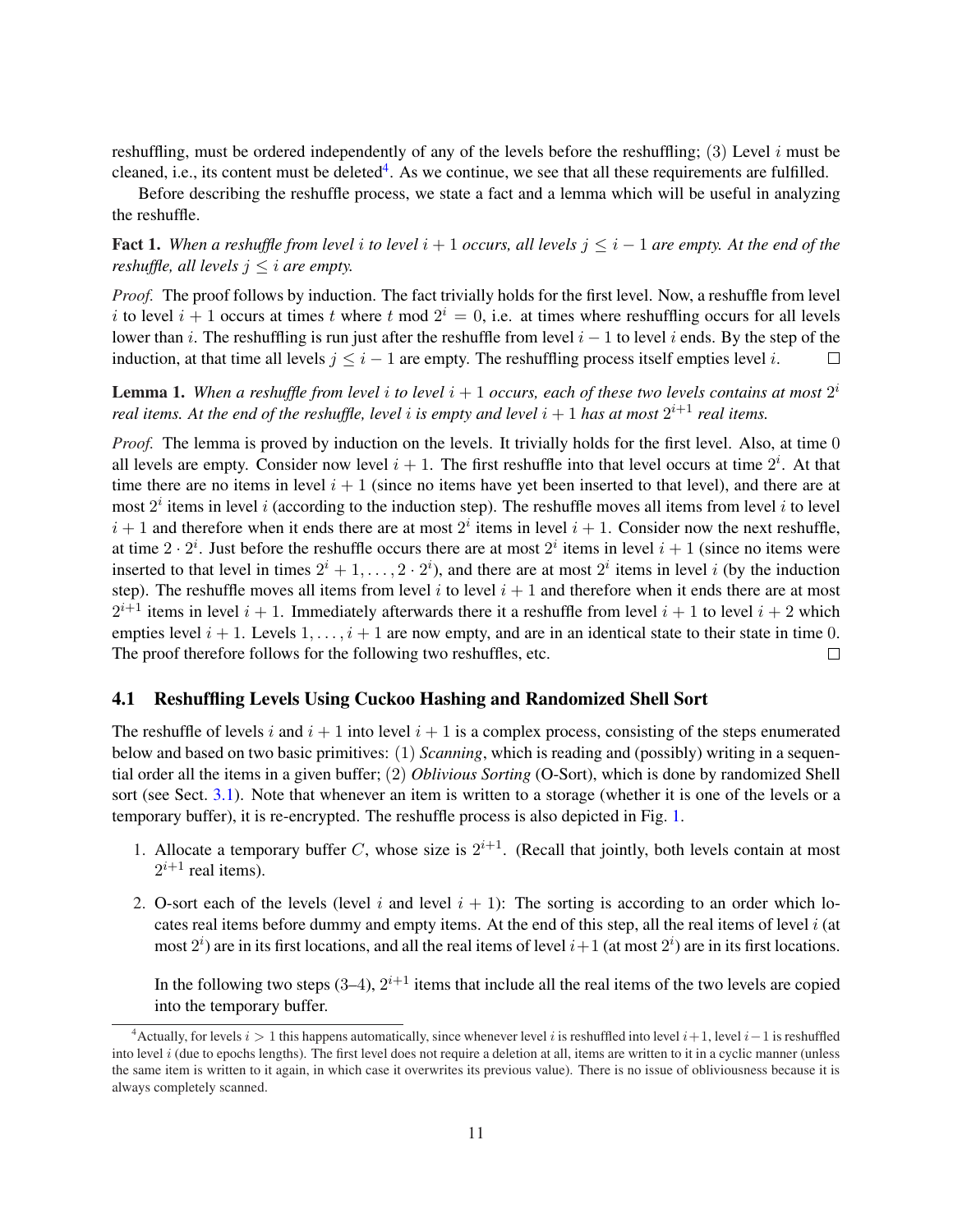

Figure 1: Reshuffle steps.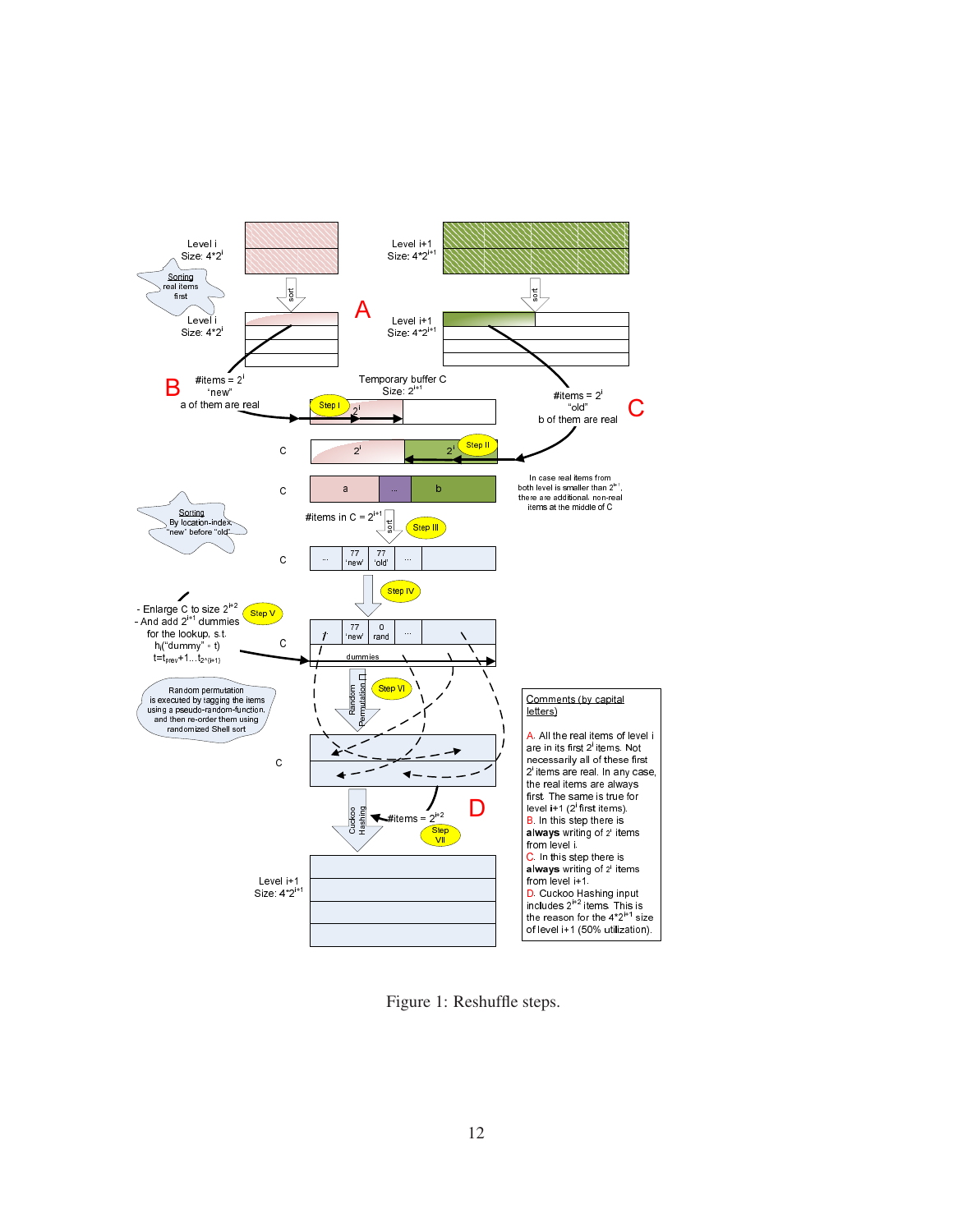- 3. Move the first  $2^i$  items from level i to the left side of C. Mark each item as "new". At the end of this step, *all* the real items of level i (and possibly additional items) are in C. (This step is depicted in Step I of Fig. 1.)
- 4. Move the first  $2^i$  items from level  $i + 1$  to the right side of C. Mark each item as "old". At the end of this step there are  $2^{i+1}$  items in C, that include *all* the real items of both levels and possibly additional items (if both levels together contained less than  $2^{i+1}$  real items). (This step is depicted in Step II of Fig. 1.)

The goal of the following two steps (5–6) is to erase duplications of items with the same locationindices.

- 5. O-sort C according to these criterions (ordered): (a) smaller location-indices (virtual addresses) first, (b) items tagged "new" before items tagged "old". (This step is depicted in Step III of Fig. 1).
- 6. Removing duplicates: Sequentially scan  $C$  and erase each old item preceded by a new item with the same location-index (the marks "old" and "new" of the remaining items can be ignored from now on). Replace each erased item and each dummy item with a random item (an item with a special location-index and random content). At the end of this step there are  $2^{i+1}$  real and random items in  $C$ , without duplications. We will refer to all these items in the sequel as "real". (This step is depicted in Step IV of Fig. 1.)
- 7. Create  $2^{i+1}$  dummy items with indices "dummy"  $\circ(t+j)$ , where t is a counter of the number of requests so far and  $j = 1 \dots 2^{i+1}$ .<sup>5</sup> Add these items to C (this requires increasing the size of C from  $2^{i+1}$  to  $2^{i+2}$ ). (This step is depicted in Step V of Fig. 1.)

The client then obliviously reorders the items in a pseudo-random order. This is done by (1) choosing a new keyed pseudo-random function  $F_k$  and using it to tag each of the  $2^{i+2}$  items with a new value which is the result of  $F_k()$  applied to their location-index, and then (2) obliviously sorting the items by their tags using randomized Shell sort. The new order of the items is independent of their original order. (This step is depicted in Step VI of Fig. 1.)

- 8. Sequentially scan the buffer and use Cuckoo hashing with two new random hash functions that are kept secret from the server:  $h_{0,k}^{i+1,\ell+1}$  and  $h_{1,k}^{i+1,\ell+1}$ , to map the  $2^{i+2}$  items to the  $4 \cdot 2^{i+1}$  entries of level  $i+1$  ( $\ell$  is the index of the current epoch). The hash functions are applied to the location-index. At the end of this step there are  $2^{i+2}$  real and dummy items in level  $i + 1$ , located according to the Cuckoo hashing functions. (This step is depicted in Step VII of Fig. 1.)
- 9. If the Cuckoo hashing fails (due to cycles, see [26]), choose new random secret hash functions  $h_{0,k}^{i+1,\ell+1}$  and  $h_{1,k}^{i+1,\ell+1}$  and repeat the previous step.

After step 4, all the real content of levels i and  $i + 1$  is in C (possibly with additional items), Steps 5 and 6 handle possible duplications (of items with the same location-index in the two original buffers), Step 7 reorders the real and dummy items (pseudo-) randomly, and Steps 8 and 9 insert the items to level  $i + 1$ , according to the random secret Cuckoo hashing functions.

<sup>&</sup>lt;sup>5</sup>These dummies are necessary in order to hide whether a data request in level  $i+1$  in the next epoch searches for an item which was found in a level prior to level  $i + 1$ . If this event happens in the jth time slot of the epoch, then the client will look for item "dummy"  $\circ$  (t + j), which was inserted to the level in the reshuffle. As a result, every search in this level will be to an item which is stored in the Cuckoo hashing table and which was never searched before.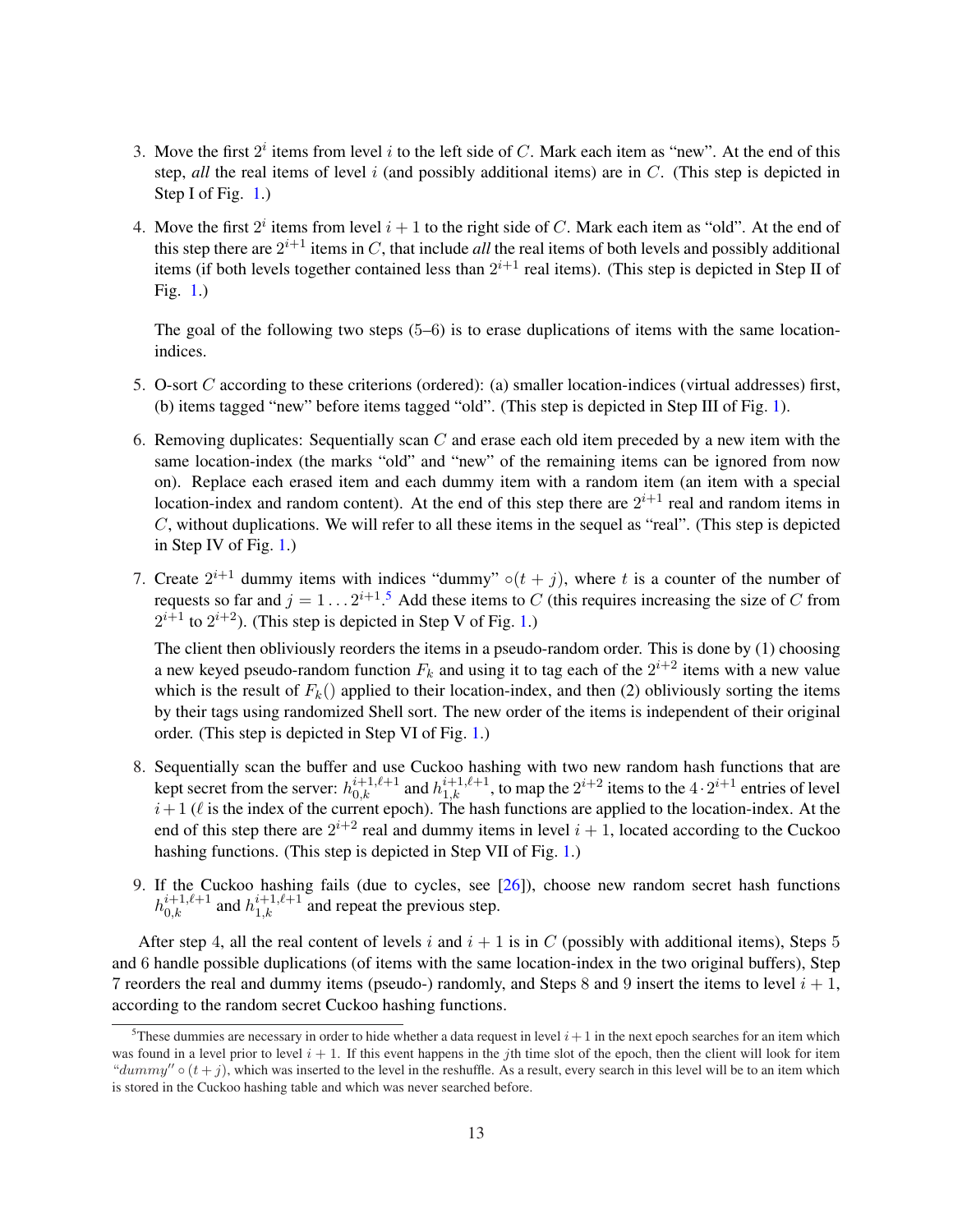#### 4.2 Analysis and Implementation

#### 4.2.1 Overhead.

The construction uses  $\log n$  levels, where level i contains  $4 \cdot 2^i = O(2^i)$  items, yielding a server storage of  $O(n)$  data items. The overall amortized computational overhead is  $O(\log^2 n)$  data requests for each original request of the client: First, observe that accessing an item requires scanning through the first level (which is of constant size), and then accessing two locations in each other level. The reshuffling process uses randomized Shell sort that sorts  $\ell$  elements in  $O(\ell \log \ell)$  time, with a reasonable constant factor. Performing the oblivious sorting is the main time-consuming element of the reshuffle process. The size of the sorted array in level i is  $O(2^i)$ , giving a sorting time of  $O(2^i \log 2^i) = O(2^i \cdot i)$  for level i. Level i is sorted every  $2^i$  requests, giving an amortized cost of  $\frac{O(2^i \cdot i)}{2^i}$  $\frac{(2^i \cdot i)}{2^{i}} = O(i)$ . Summing this for all the levels gives  $\sum_{i=1}^{\log n} O(i) =$  $O(\log^2 n)$ .

Examining the performance more carefully, we note that level i has room for  $4 \cdot 2^i$  items (Sect. 5 shows how to reduce the storage by about 50%). The bulk of the computation overhead comes from the sorting operations. In particular, Step 2 sorts level  $i+1$ , which consists of  $4 \cdot 2^{i+1}$  items (the other sorting operations are applied to smaller sets of items). However, we show in Sect. 5 how the sort operations in Step 2 can be changed to sort half as many items. This is estimated to reduce the overhead by 33%. Section 5 discusses an additional optimization which reduces the constant factors of the overhead of the construction by an additional 33%.

#### 4.2.2 Security.

#### Theorem 2. *The oblivious RAM protocol described above is secure according to Definition 1.*

*Proof.* The security of the construction holds under the assumption of the existence of pseudo-random functions, or assuming that the client has access to random functions (e.g., an internal random number generator which always provides the same output when given the same input). The PRF assumption is probably more reasonable for most applications. A crucial ingredient of the protocol is that the hash functions  $h_0$  and  $h_1$ , used to map items during the Cuckoo hashing, are randomly chosen by the client and are kept secret from the server. (When a PRF is used, these functions are defined by some function  $F_k()$  where the key k is chosen by the client and is unknown to the server.)

We will show that for any input sequence y of the client, the access pattern  $A(y)$  to the storage server is indistinguishable, by a polynomial-time server, from an access pattern  $A'$  which can be simulated without any knowledge of  $y$ , except for the length of  $y$ .

The *contents* of the requests in the access pattern are encrypted with a semantically secure probabilistic encryption scheme, and therefore the server cannot distinguish between the contents of the requests in  $A(y)$ and in  $A'$ . We therefore only need to show that the locations accessed by the two access patterns in the server's memory are indistinguishable.

Consider the reshuffle operation from level i to level  $i + 1$ . The first steps of the reshuffle perform an oblivious sorting or a serial scan of data items, and are therefore independent of the actual data stored by the client and of the input sequence y. As such they can be easily simulated. Namely, the simulated access pattern A' contains a serial scan in every step of the reshuffle where such a scan in performed (namely, Steps 1, 3, 4 and 6). In addition, whenever the reshuffle performs an oblivious sorting (in Steps 2, 5 and 7),  $A<sup>'</sup>$ performs an oblivious sorting assuming that the values to be sorted are 1, 2, 3, . . ..

Let  $M = 2^{i+1}$ . In Step 7 of the protocol the client obliviously reorders in a pseudo-random order M real values and M dummy values. Step 8 maps these  $2M$  values to a Cuckoo hash table of size  $4M$ , using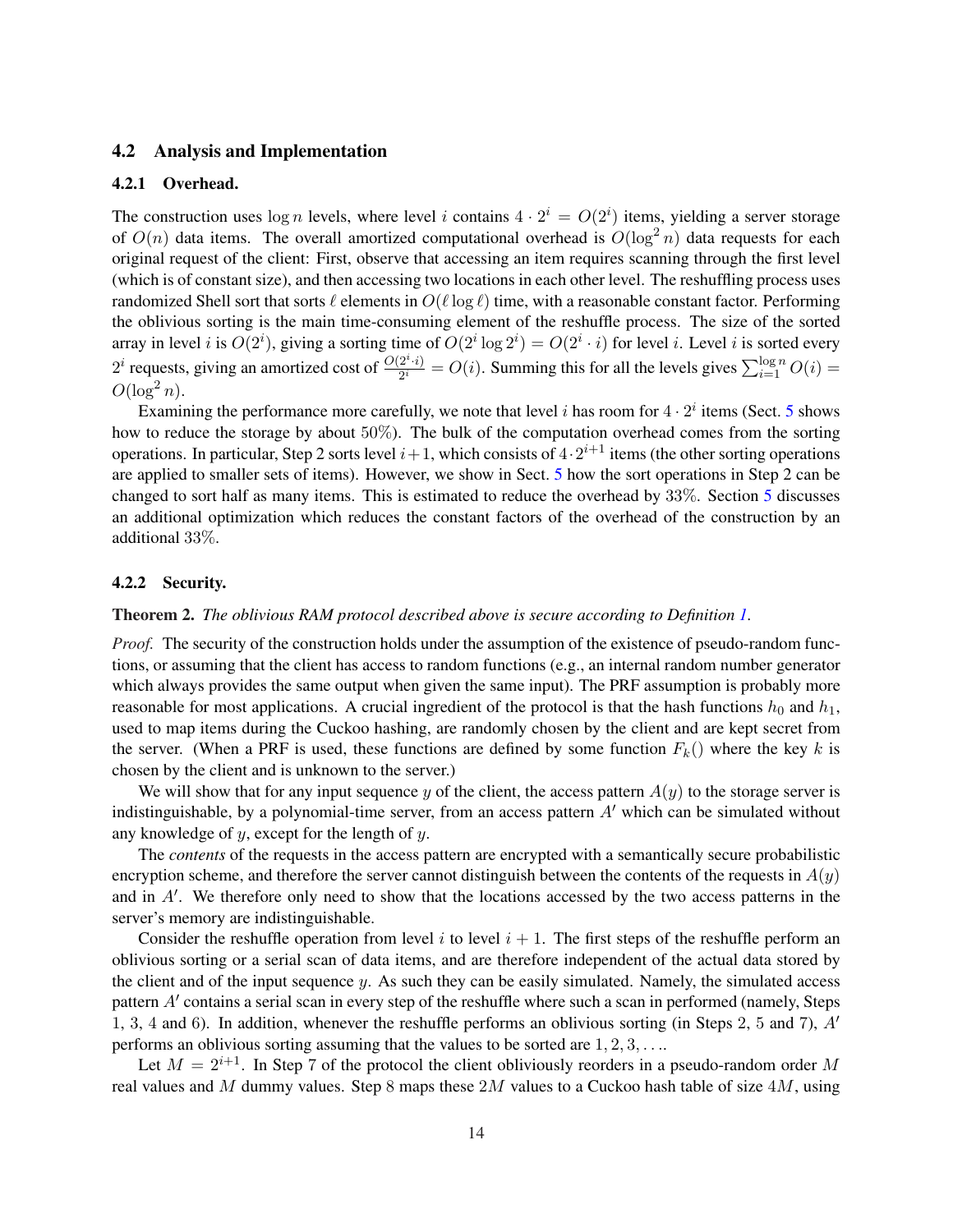two hash functions  $h_0$  and  $h_1$  which are chosen at random by the client and are unknown to the server. The client goes over the  $2M$  items according to their new order, and attempts to insert each of them to the table according to the Cuckoo hashing algorithm. If  $x$  is a certain item in the list, then the client probes locations  $h_0(x)$  and  $h_1(x)$  in the table and might perform some evictions of items to find a place for x. In this process the server might learn the  $h_0$  and  $h_1$  values of each of the 2M items. However, since the server does not know the hash functions used, these values are independent of the actual values of the items. Simulating this process is performed in the following way: Define random functions  $h_0$ ,  $h_1$ , and apply the Cuckoo hashing algorithm to an *arbitrary set* of 2*M* values, say the values  $1 \dots 2M$ , using these functions. This process results in exactly the same distribution, as in the real execution, for all the events observed by the server, including the locations probed in the hash table and the occurrences of evictions and cycles (which might cause a repeat of the Cuckoo hashing algorithm as defined by Step 9). Note that our security analysis does not have to analyze the exact probabilities with which evictions and cycles occur, but rather only observe that these probabilities are independent of the data items being hashed.

At the end of the hashing process the server knows, for each of the 2M items, the two locations to which this item is mapped by  $h_0$  and  $h_1$ , and the exact location in this pair to which this item was eventually mapped. Recall, however, that the  $2M$  items were randomly reordered, and that half of them are dummy items. In the epoch that follows, the server can observe which locations are probed in each request of this level. Namely, it might see that the  $j^{th}$  request probes locations 10 and 17 to which, say, the first of the  $2M$ items is mapped. However, the server does not know whether this is a real or a dummy item. Also, each item hashed into this level is probed at most once during the epoch, since each dummy value is probed at most once (due to the dummy counter being increased), and a real value that is accessed is immediately moved to the top level and is not accessed again in this level during the current epoch. Given these observations, the probes to the level in this epoch can be simulated in the following way: use the random functions  $h_0$ ,  $h_1$  that were used in the simulation of the Cuckoo hashing into this level; let  $(a_1, \ldots, a_{2M})$  be a random permutation of the numbers  $1, \ldots, 2M$ ; when performing the *j*th data request from level  $i+1$  in the current epoch, probe the locations to which item  $a_i$  is mapped by  $h_0$  and  $h_1$ .

We have described above how to simulate probes to a specific level during data requests. The entire sequence of probes during data request can therefore be simulated as follows: In Steps 1 and 3 the simulation scans the entire first level. In Step 2 the simulation goes through all levels, starting with the second one, and simulates a pair of probes to each level, as is described in the previous paragraph.  $\Box$ 

#### 4.2.3 Implementation.

We implemented a basic prototype of our scheme, including the hierarchical data structures, the randomized Shellsort algorithm and the Cuckoo hashing algorithm. This allowed us to simulate the operation of the oblivious RAM construction, and to measure and estimate its performance. We chose Java as an initial platform and compiled using the Sun JDK 1.6.0 16. The testing environment was a standard PC, whose properties are: Intel Core 2 Quad CPU, Q9400 @ 2.66GHz, 2.67 Ghz, 3.25 GB of RAM, Physical Address Extension. The operating system was Windows XP, Service Pack 3.

In our measurements we ignored network delays, and therefore we only provide measurements of the number of operations per data request, rather than of the amount of time each request takes.

We ran experiments on various databases, of sizes between  $n = 2^{10}$  and  $n = 2^{20}$ . For a database of  $n = 2<sup>i</sup>$  potential items, we ran  $k = 2<sup>i</sup> - 10$  requests, and counted the number of read/write operations handled by the server. The results appear in Table 3. The constant of the  $O(k \log^2 k)$  overhead seems to be about 160. We note that the three improvements described in Sect. 5, (minimizing the amount of sorted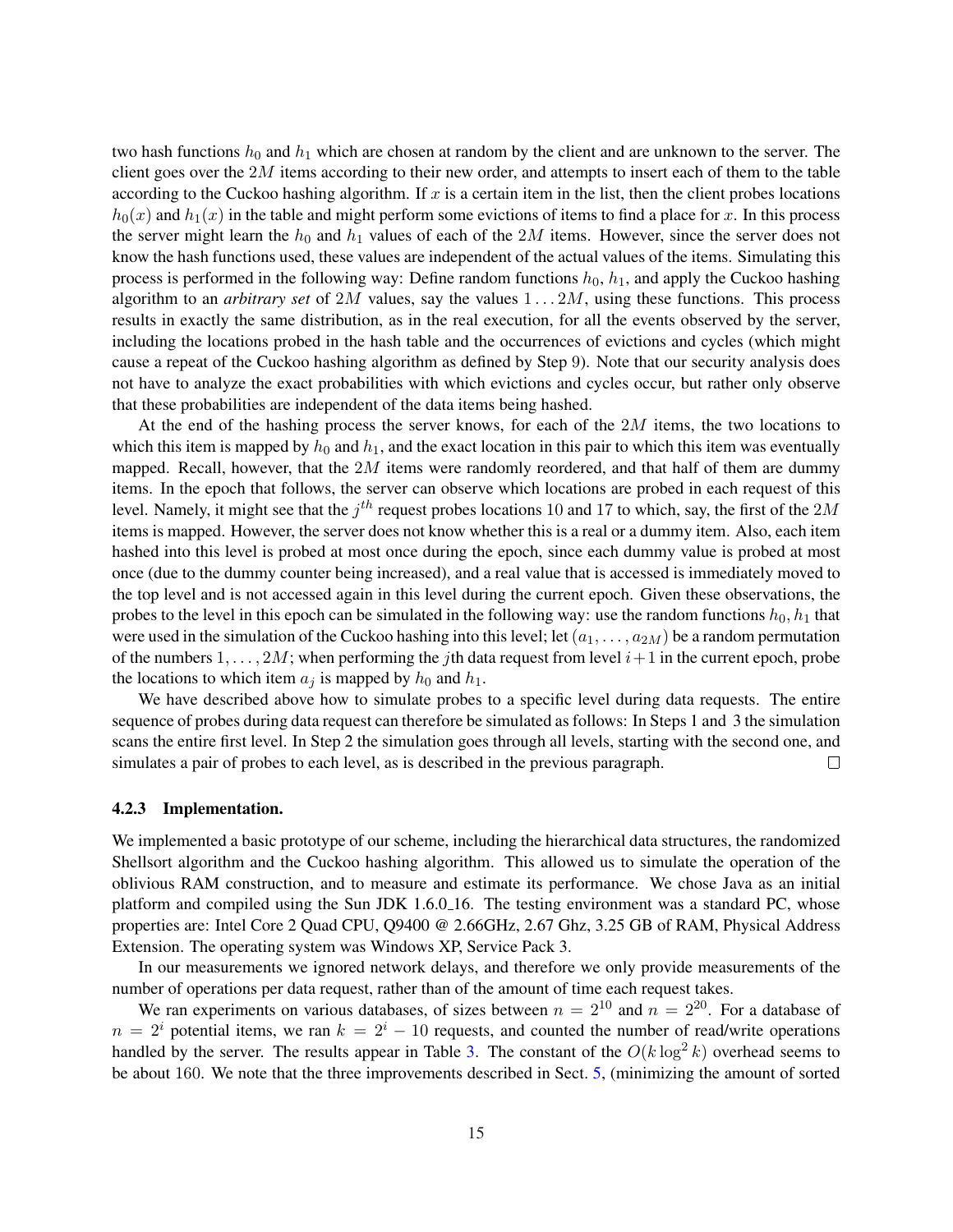| $\log_2 n$ | $\boldsymbol{n}$ | $k = n - 10$                   | $k \log^2 k$ | #operations | ops per | const of        |
|------------|------------------|--------------------------------|--------------|-------------|---------|-----------------|
|            |                  | $(\# \text{ of } \text{req.})$ |              |             | request | $O(k \log^2 k)$ |
| 10         | 1024             | 1014                           | 101113       | 15445582    | 15232   | 152             |
| 11         | 2048             | 2038                           | 246281       | 38081523    | 18685   | 154             |
| 12         | 4096             | 4086                           | 588038       | 91975576    | 22509   | 156             |
| 13         | 8192             | 8182                           | 1382383      | 218482493   | 26702   | 158             |
| 14         | 16384            | 16374                          | 3208900      | 511882978   | 31261   | 159             |
| 15         | 32768            | 32758                          | 7370117      | 1185355399  | 36185   | 160             |
| 16         | 65536            | 65526                          | 16774194     | 2717439532  | 41471   | 162             |
| 17         | 131072           | 131062                         | 37876427     | 6175479249  | 47118   | 163             |
| 18         | 262144           | 262134                         | 84930896     | 13926487414 | 53127   | 163             |
| 19         | 524288           | 524278                         | 189263809    | 31192732955 | 59496   | 164             |
| 20         | 1048576          | 1048566                        | 419425822    | 69442426048 | 66226   | 165             |

Table 3: Performance measurements.

items – either by not sorting empty items, or by using an advanced Cuckoo hashing algorithm; avoiding duplicate items, and reshuffling several levels together) which have not yet been implemented by us, are estimated to reduce the overhead by about 33%, 16% and 33%, respectively. Applying both optimizations is likely to reduce the overhead by about 63%, and obtain a constant of about 60 in the "O" notation.

## 5 Optimizing the Construction

We present here several optimizations to the basic oblivious RAM construction presented in Sect. 4. The optimizations improve the constant factors of the overhead, although not its asymptotic performance, and are beneficial for any implementation of the construction.

## 5.1 Storing Less Items

Not storing empty items Recall that each level i contains up to  $2^i$  real items and  $2^i$  dummy items which must be indistinguishable, from the server's point of view, from the real items. The remaining  $2^{i+1}$  locations in this level are empty, and are needed for the Cuckoo hashing to succeed. The construction can be optimized by not storing in these locations encrypted "empty" data items, but rather using a flag signaling that the entry is empty. Since we can safely assume that a data item is much larger than this flag, this optimization saves about 50% of the storage required by the levels.

As for security, note that this change enables the server to identify empty locations, but it does not enable it to distinguish between real items and dummy items. Namely, this corresponds to revealing to the server the empty locations in a Cuckoo hashing table, but since the hash functions used are kept secret, no information is revealed about the items in the table.

**Implication to sorting** Step 2 of the reshuffle algorithm sorts levels i and  $i + 1$ , whose lengths are  $4 \cdot 2^i$ and  $8 \cdot 2^i$ , respectively. These sorting operations are done in order to move the real items to the beginning of these buffers. If empty items are flagged, as suggested above, then there is no need to sort the corresponding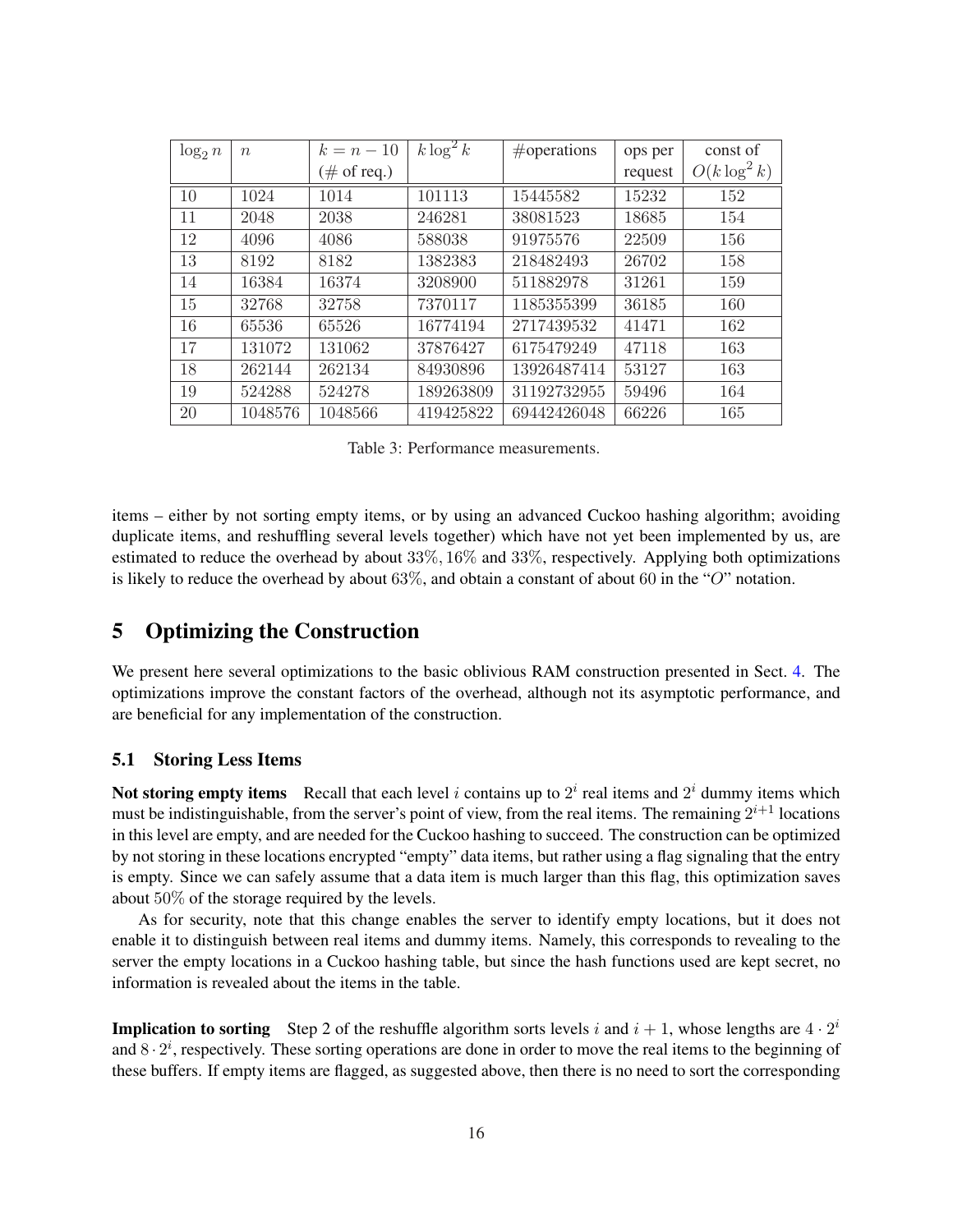entries in the level. Namely, the data to be sorted is half as long as in the basic protocol, and the overhead of sorting is reduced by more than 50%.

Let us therefore estimate how much is saved by this optimization. Note that Steps 5 and 7 sort  $2 \cdot 2^i$ and  $4 \cdot 2^{i}$  items, respectively. Assume that the overhead of sorting is linear (this is roughly the case when comparing the overhead of sorting adjacent levels, which are of similar sizes). Before the optimization, the algorithm sorts buffers of sizes  $4 \cdot 2^i$ ,  $8 \cdot 2^i$ ,  $2 \cdot 2^i$  and  $4 \cdot 2^i$ , which are of total length  $18 \cdot 2^i$ . After the optimization, it sorts buffers of sizes  $2 \cdot 2^i$ ,  $4 \cdot 2^i$ ,  $2 \cdot 2^i$  and  $4 \cdot 2^i$ , which are of total length  $12 \cdot 2^i$ . The overhead of sorting, which is the bulk of the overhead of the entire construction, is therefore reduced by about 33%.

Using an advanced Cuckoo hashing scheme The basic Cuckoo hashing scheme used in our construction utilizes approximately only 50% of its storage to store real and dummy items, while the remaining storage is empty. The new Backyard Cuckoo hashing [5] algorithm has a much better space utilization – in order to store n items, it requires only  $(1 + \epsilon)n$  storage. Using this scheme has therefore the same effect as the optimization suggested above, of not storing empty entries in the hash table: it saves about 50% of the storage required by each level in the hierarchical structure. In addition, the overhead of each sorting operation is reduced by more than 50%, and the overhead of the entire construction is reduced by about 33%.

### 5.2 Avoiding Duplication in the Lookup Stage

Steps 5–6 of the reshuffle algorithm perform an oblivious sorting and a linear scan in order to removed duplicate occurrences of items which appear in both level i and level  $i + 1$ . This duplication occurs when an item is read from level  $i + 1$ , and its updated version is written to the top level. An alternative way of preventing duplication is not to have duplicate items in the first place, by deleting the "old" copy of the item in level  $i + 1$  when it is being read during a data request. We describe next how this optimization can be done.

During a data request, the algorithm searches for the requested item in all levels. In each level the algorithm probes two locations. When the location in which the item is stored is found, it must be written back with a default encrypted invalid value. All other probed locations are written back with their previous values, also re-encrypted. In other words, in each level the client reads two locations and writes back values to these locations. For all locations but the one in which the seeked item is found, the values written back are re-encryptions of the original values. In the location in which the desired item was found, the client writes back a default encrypted invalid value.

This modification of the scheme saves one sorting of the temporary buffer in the reshuffling process, at the cost of additional write operations in the lookup process. I.e., for each lookup we add  $2 \log n$  writes, but we save a sorting which costs  $O(2^{i+1} \log 2^{i+1})$  operations per a reshuffle of levels i and  $i+1$ . The reshuffle of level *i* occurs every 2<sup>*i*</sup> lookups, and therefore we save there  $O(2 \log 2^{i+1}) = O(i)$  operations per lookup. Summing over all levels  $i = 1, \ldots, \log n$  we save about  $O(\log^2 n)$  operations per lookup.

In Sect. 5.1 we estimated that in the original algorithm sorting costs about  $18 \cdot 2^i$  operations per level, whereas after the optimization of that section the overhead of sorting is reduced to  $12 \cdot 2^i$ . The optimization we presented here removes a sorting of  $2^{i+1}$  items, whose overhead according to that approximation is about  $2 \cdot 2^i$ . This reduces the overhead of the sorting operations to  $10 \cdot 2^i$ , which is an addition improvement of 16%.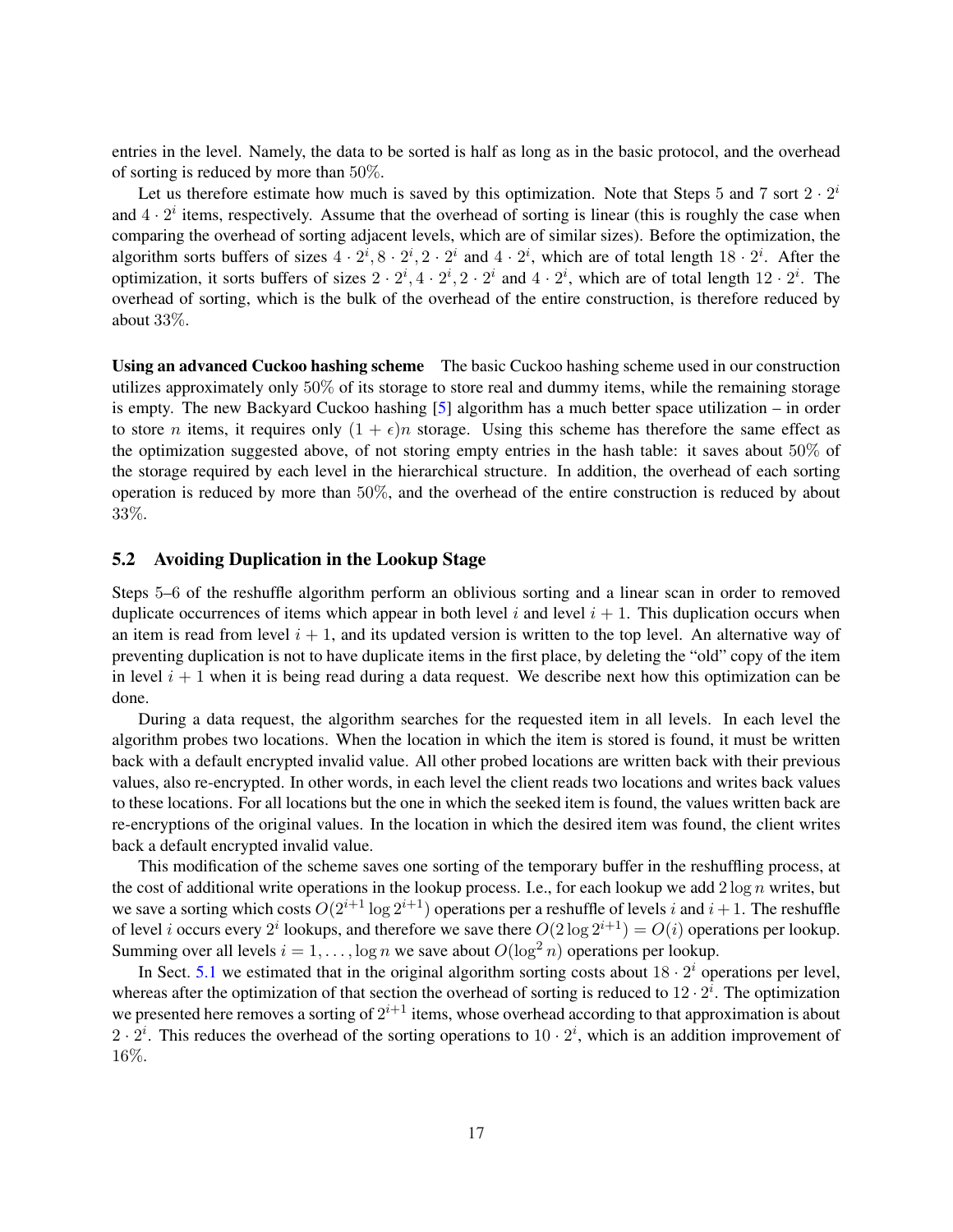### 5.3 Reshuffling Several Levels Together

In time t, where t mod  $2^i = 0$ , and t mod  $2^{i+1} \neq 0$ , the basic construction performs subsequent reshuffles of levels  $1, 2, \ldots, i$ . These reshuffles include many redundant steps. (For example, the first reshuffle inserts dummy items into the second level. Then, the reshuffle of the second level begins by (possibly) removing these items. Furthermore, the first reshuffle fills the second level, while the second reshuffle empties it.) Instead, it is possible to reshuffle together in a single step the contents of all these levels into level  $i + 1$ . According to our estimates this optimization saves an additional 33% of the total overhead.

### 5.4 Overall Effect

Combining the different optimizations presented above, the overhead of reshuffling is reduced to about  $(10/18) \cdot (2/3) = 37\%$  of its original overhead, a saving of about 65%.

## 6 Open Questions

The efficiency analysis of our construction, as well as that of all other known constructions of oblivious RAM, is amortized. A data request which is followed by a reshuffle of level  $i$  has a larger overhead than a request which requires a reshuffle of a level  $j < i$ , or one that does not require any reshuffling. A major open goal is, therefore, to reduce the worst case performance of oblivious RAM. Note that the recent result on deamortizing Cuckoo hash [4] does not help here, since it can be applied to the Cuckoo hashing part of the the reshuffling process, but not to the fact that the worst case overhead of reshuffling is high.

## Acknowledgements

We wish to thank Yuriy Arbitman for informing us of the randomized Shell sort result, and Ilya Mironov for suggesting to remove duplicate items at the loopup stage.

## **References**

- [1] Amazon Simple Storage Service (Amazon S3). http://aws.amazon.com/s3/.
- [2] M. Ajtai. Oblivious RAMs without cryptographic assumptions. STOC 2010, 2010.
- [3] M. Ajtai, J. Kolmós, and E. Szemerédi. An  $O(n \log n)$  sorting network. In *STOC*, pages 1–9, 1983.
- [4] Y. Arbitman, M. Naor, and G. Segev. De-amortized Cuckoo hashing: Provable worst-case performance and experimental results. In *ICALP (1)*, pages 107–118, 2009.
- [5] Y. Arbitman, M. Naor, and G. Segev. Backyard Cuckoo hashing: Constant worst-case operations with a succinct representation. Manuscript, 2010.
- [6] K. Batcher. Sorting networks and their applications. In *AFIPS Spring Joint Computing Conference*, pages 307–314, 32(1968).
- [7] V. E. Benes. Optimal rearrangeable multistage connecting networks. *Bell System Technical Journal*, 4, 1964.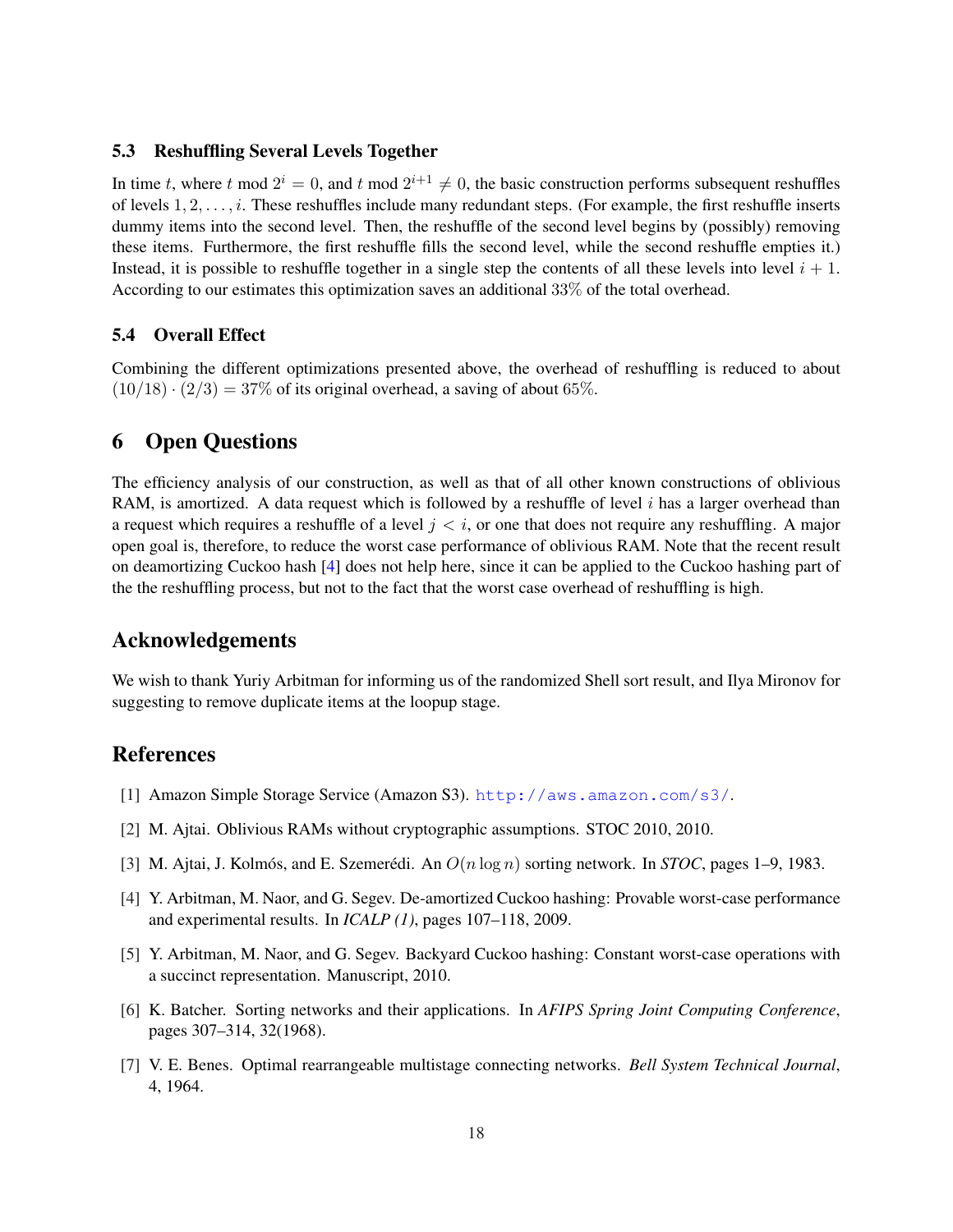- [8] B. H. Bloom. Space/time trade-offs in hash coding with allowable errors. *Communications of the ACM*, 13(7):422–426, 1970.
- [9] T. Cormen, C. Leiserson, and R. Rivest. *Introduction to Algorithms*. McGraw Hill and The MIT Press, 1990.
- [10] I. Damgård, S. Meldgaard, and J. B. Nielsen. Perfectly secure oblivious RAM without random oracles. Cryptology ePrint Archive, Report 2010/108, 2010. http://eprint.iacr.org/2010/108.
- [11] L. Fan, P. Cao, J. Almeida, and A. Broder. Summary cache: a scalable wide-area web cache sharing protocol. *IEEE/ACM Transactions on Networking (TON)*, 8(3):293, 2000.
- [12] O. Goldreich. Towards a theory of software protection and simulation by oblivious RAMs. In *STOC*, pages 182–194. ACM, 1987.
- [13] O. Goldreich and R. Ostrovsky. Software protection and simulation on oblivious RAMs. *Journal of the ACM*, 43(3):431–473, 1996.
- [14] M. T. Goodrich. Randomized Shellsort: A simple oblivious sorting algorithm. In *Proceedings 21st ACM-SIAM Symposium on Discrete Algorithms (SODA)*, 2010.
- [15] A. Iliev and S. W. Smith. Private information storage with logarithm-space secure hardware. In *International Information Security Workshops*, pages 199–214, 2004.
- [16] A. Iliev and S. W. Smith. Protecting client privacy with trusted computing at the server. *IEEE Security & Privacy*, 3(2):20–28, 2005.
- [17] A. Kirsch and M. Mitzenmacher. Using a queue to de-amortize Cuckoo hashing in hardware. In *Proceedings of the 45th Annual Allerton Conference on Communication, Control, and Computing*, pages 751–758, 2007.
- [18] A. Kirsch and M. Mitzenmacher. Simple summaries for hashing with choices. *IEEE/ACM Trans. Netw.*, 16(1):218–231, 2008.
- [19] A. Kirsch, M. Mitzenmacher, and U. Wieder. More robust hashing: Cuckoo hashing with a stash. In *ESA*, pages 611–622, 2008.
- [20] D. E. Knuth. *Sorting and Searching*, volume 3 of *The Art of Computer Programming*. Addison-Wesley, Reading MA, second edition, 1998.
- [21] M. Luby and C. Rackoff. How to construct pseudorandom permutations from pseudorandom functions. *SIAM J. Computing*, 17(2):373–386, 1988.
- [22] M. Mitzenmacher and E. Upfal. *Probability and Computing: Randomized Algorithms and Probabilistic Analysis*. Cambridge University Press, 2005.
- [23] R. Ostrovsky. Efficient computation on oblivious RAMs. In *STOC '90*, pages 514–523. ACM, 1990.
- [24] D. A. Osvik, A. Shamir, and E. Tromer. Cache attacks and countermeasures: The case of AES. In D. Pointcheval, editor, *CT-RSA*, volume 3860 of *Lecture Notes in Computer Science*, pages 1–20. Springer, 2006.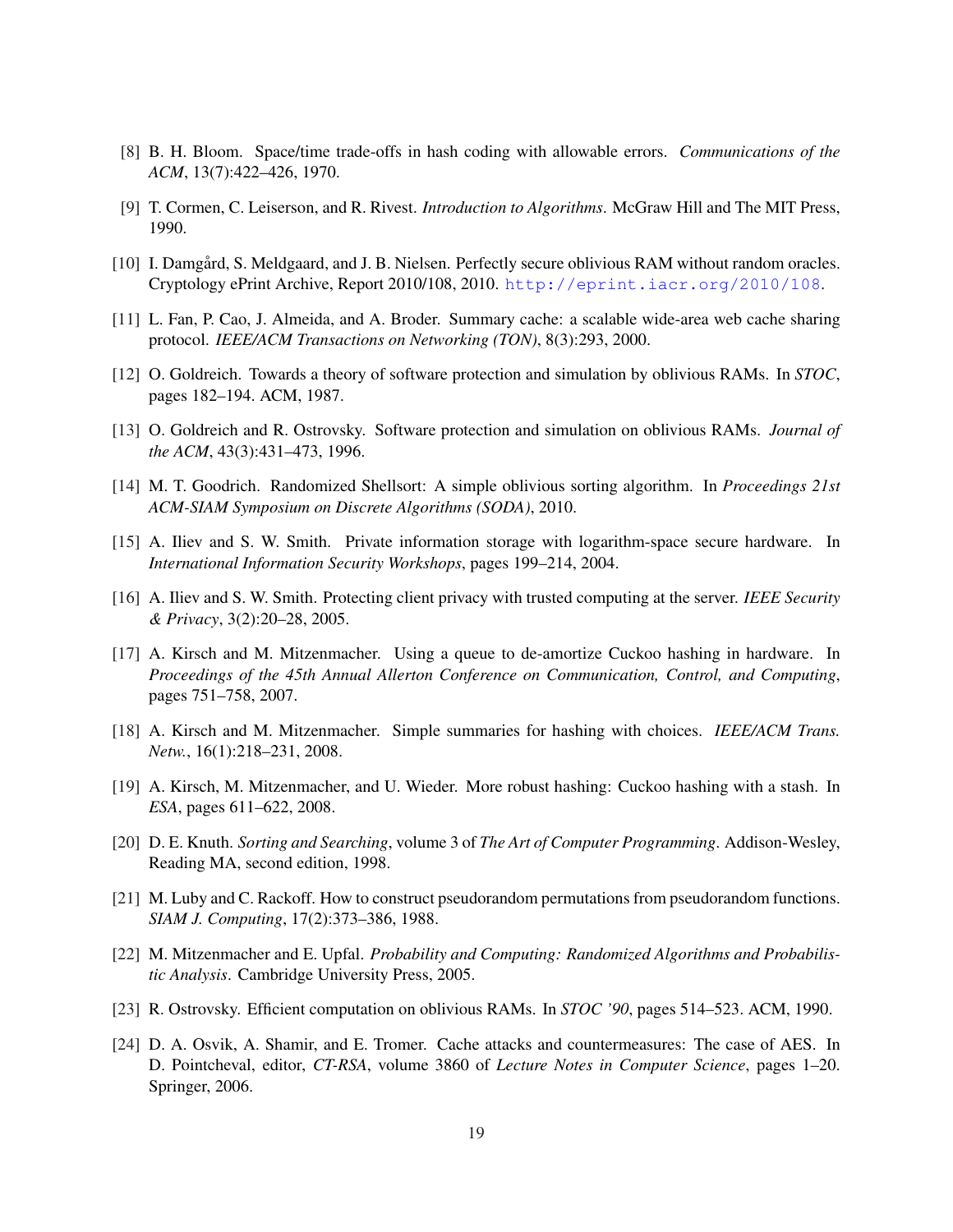- [25] R. Pagh and F. F. Rodler. Cuckoo hashing. In *ESA '01: Proceedings of the 9th Annual European Symposium on Algorithms*, pages 121–133, London, UK, 2001. Springer-Verlag.
- [26] R. Pagh and F. F. Rodler. Cuckoo hashing. *J. Algorithms*, 51(2):122–144, 2004.
- [27] N. Pippenger and M. J. Fischer. Relations among complexity measures. *J. ACM*, 26(2):361–381, 1979.
- [28] R. Sedgewick. Analysis of Shellsort and related algorithms. In *ESA '96: Proceedings of the Fourth Annual European Symposium on Algorithms*, pages 1–11, London, UK, 1996. Springer-Verlag.
- [29] D. L. Shell. A high-speed sorting procedure. *Commun. ACM*, 2(7):30–32, 1959.
- [30] D. Song, D. Wagner, and A. Perrig. Practical techniques for searches on encrypted data. In *2000 IEEE Symposium on Security and Privacy, 2000. S&P 2000. Proceedings*, pages 44–55, 2000.
- [31] S. Wang, X. Ding, R. H. Deng, and F. Bao. Private information retrieval using trusted hardware. In D. Gollmann, J. Meier, and A. Sabelfeld, editors, *ESORICS*, volume 4189 of *Lecture Notes in Computer Science*, pages 49–64. Springer, 2006.
- [32] P. Williams and R. Sion. Usable PIR. In *NDSS*, 2008.
- [33] P. Williams, R. Sion, and B. Carbunar. Building castles out of mud: Practical access pattern privacy and correctness on untrusted storage. In *ACM Conference on Computer and Communications Security*, pages 139–148, 2008.

## A The Hierarchical Construction

The hierarchical solution of Goldreich-Ostrovsky uses a data structure composed of levels, where each level is twice the size of the former level. In each level, items are mapped to locations based on a random hash function which is only known to the client. Each item is searched for in every level. Even if an item is found in a certain level the algorithm continues searching for dummy items in lower levels in order to hide from the server the fact that the item was found. When the item is rewritten back to the storage, it is always written to the top level. Therefore, after some data access requests the top level becomes full. The system then performs a reshuffling algorithm which moves items from the first level to the next level, and reorders the items in the next level according to a new hash function. Subsequently, after  $2<sup>i</sup>$  data access requests level i is reshuffled with level  $i + 1$ . The reshuffling algorithm is the main bottleneck of the system.

In more detail, the data structure is composed of levels (also called *buffers*), numbered  $i = 1...N$ , where each of them is a hash-table with  $2^i$  *buckets*, where a bucket contains  $m = O(\log n)$  items, <sup>6</sup> n is initialized to be the number of items that are potentially stored in the data storage, and  $N = \lceil \log_2 n \rceil + 1$ . The total memory size of this structure is  $\sum_{i=1}^{\lceil \log_2 n \rceil +1} 2^i \cdot O(\log n) = O(n \log n)$ . For each level we associate an *epoch*, which is defined for level i as  $2^i$  data access requests. Each level is re-hashed (obliviously, using a new hash function), at the end of every epoch.

Initially, the data structure is empty. For each request of a location-index (virtual address)  $v$ , the following operations are performed.

<sup>&</sup>lt;sup>6</sup>The size of a bucket is set to be  $O(\log n)$  in order to avoid overflow. This is due to a simple balls and bins result, that for a large enough n, if n balls are randomly placed into k bins, with probability greater than  $\frac{n-1}{n}$ , the fullest bin has fewer than  $3\frac{\ln n}{\ln \ln n}$ balls [22]. So, for the lowest (and largest) level, a bucket should be able to contain  $O(\log n)$  items. Asymptotically, decreasing the size of buckets (to  $i$ ) in upper levels does not save storage.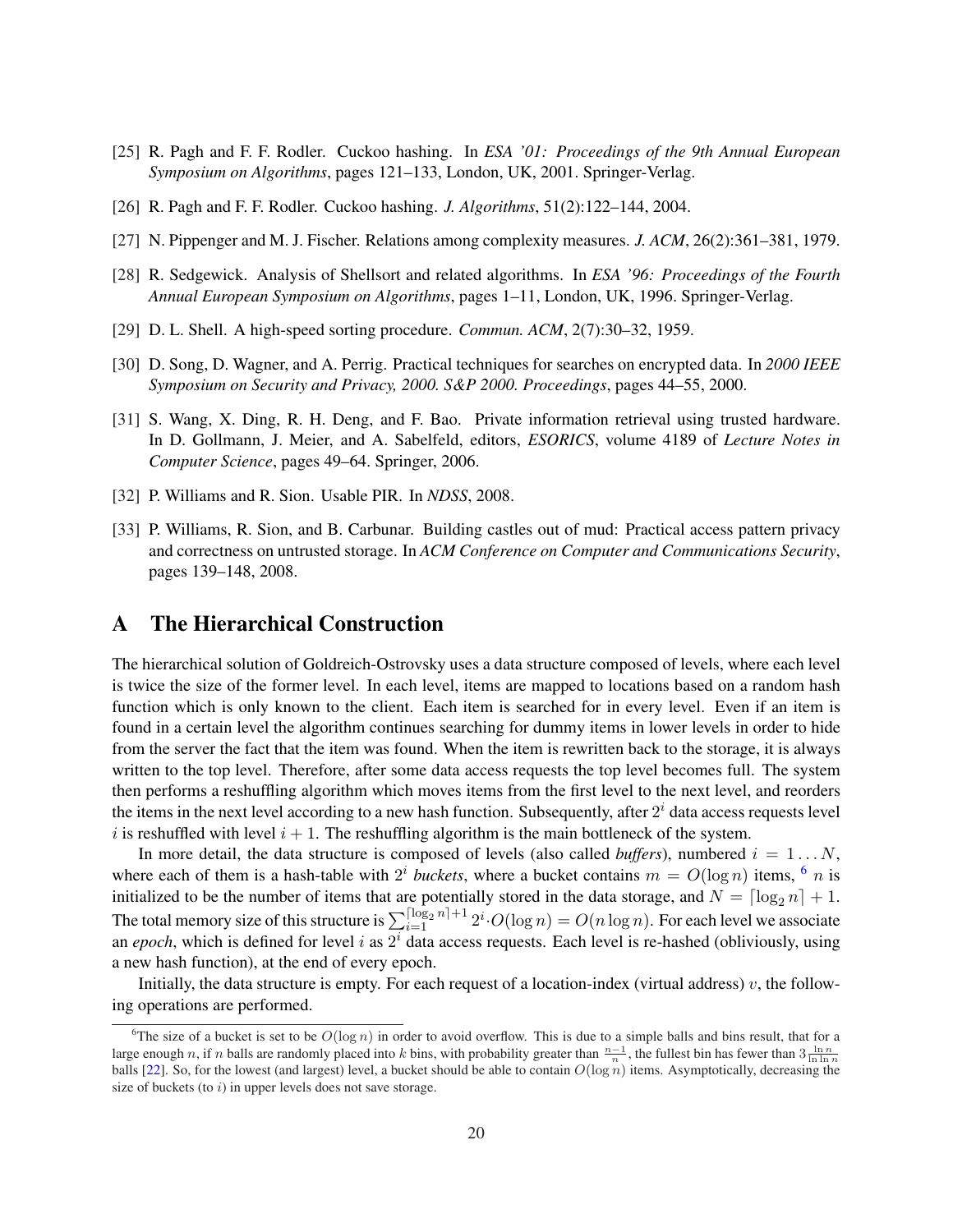- 1. Scan through the entire first level in a sequential order to find an item whose location-index is  $v$ . This step includes reading all the items in the first level. If the requested item is found, it is stored in the client's secure memory, but the process continues as usual. If more than a single item is found, the last item found is stored.
- 2. Go through all other levels, and for each level  $i = 2...N$ , do:
	- If v has not yet been found, scan through the entire bucket  $h_{i,j}(v)$  in level i  $(h_{i,j})$  is a hash function whose range is  $\{1 \dots 2^i\}$  used by level i in its  $j^{th}$  epoch; the bucket size is  $O(\log n)$ ). If the requested item is found, it is stored in the client's secure memory, and the process continues as usual. This step includes sequentially reading all the items in the scanned bucket.
	- If v has been found, scan through the entire bucket whose index is  $h_{i,j}$  ("dummy"  $\circ t$ ), where  $t$  is a counter for the number of requests till now (this gives a randomly chosen dummy value). This step includes sequentially reading all items in the scanned bucket.
- 3. Scan again through the entire first level in a sequential order, and write back the updated (re-encrypted) item of location-index v, in the next available location. If v is already in the first level, overwrite it. This step includes reading and writing all the items in the first level.

Notice that all the operations that are done for each request do not reveal any information on the address accessed. Steps 1 and 3 scan an entire level, and are identical for any access. Step 2 always goes through all the levels (except the first level), regardless of whether the requested item was found already or not, and the bucket is selected using a random hash function applied to a fresh input. This bucket, in turn, is completely scanned. The number of access operations in steps  $1 - 3$  for each request is  $O(\log^2 n)$ . Steps 1 and 3 access the entire first level, whose size is  $O(\log n)$ , step 2 goes through  $N = O(\log n)$  levels, and on each level it access a whole bucket, whose size is  $O(\log n)$ .

The first level essentially functions as a cache, meaning that for any request, the updated value is written to the first level. Since the capacity of this level is final, after a certain number of requests, the first level becomes full. In order to avoid this, the content of the first level is "moved down" to the second level. Now the second level may become full, so the same process is repeated. When the content of the last level (level N) has to be "moved down", a new level with twice the number of buckets is allocated.

"Moving down" the content of level i is done at the end of the ith epoch, i.e. every  $2^i$  requests, to ensure that a level is "moved down" before it becomes potentially exhausted.  $\frac{7}{1}$  This makes sure that no level is overflowed, and that the first level is emptied and has enough available slots at the beginning of each epoch of any of the levels (since the beginning of an epoch of level  $i$  is also a beginning of an epoch of all the levels  $j < i$ ). In fact, this process makes sure that at any time, level i contains no more than  $2<sup>i</sup>$  items. Whenever level i is moved down to level  $i + 1$ , the lower level is reshuffled (and this happens at the end of an epoch).

**Reshuffling levels** When the client moves the content of level i to level  $i + 1$ , it obliviously hashes the content of both levels to level  $i + 1$  and leaves level i empty. This reshuffling must ensure that if there is a duplicate item (with the same location-index, and possibly different data content) in levels i and  $i + 1$ , the newer item (from the upper level) is kept, and the older item is deleted. The resulting buffer, level  $i+1$  after

<sup>&</sup>lt;sup>7</sup>Actually, the first level becomes potentially exhausted only after  $\log n$  requests, so moving it down could have been done after about log *n* requests, rather than 2 requests. The threshold of  $2^{i-1}$  is due to the last level, which might become full after  $2^{N-1} = \log n$ . Asymptotically, applying the threshold of the last level to all the levels does not cost.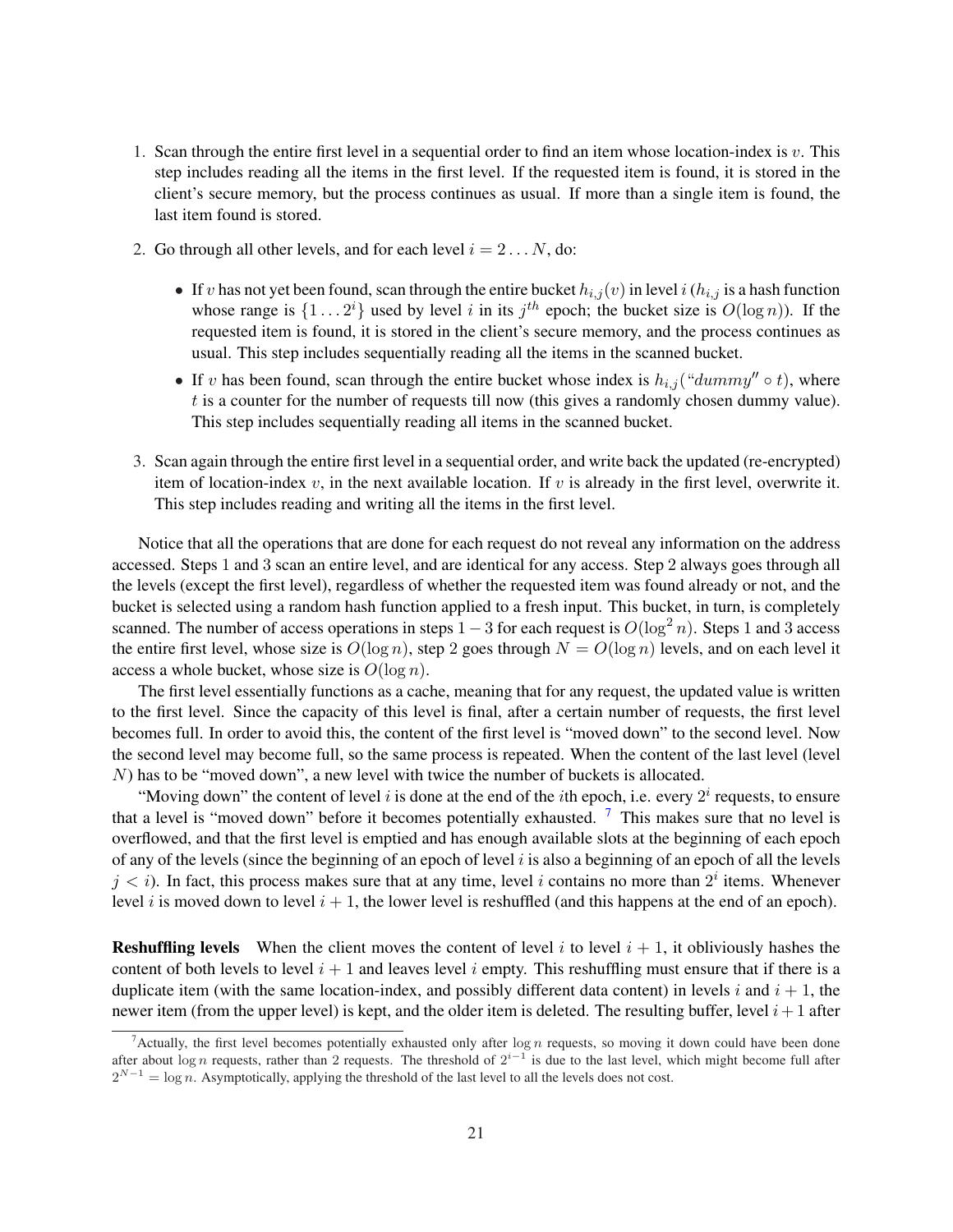the reshuffling, must be ordered in a way which is independent of any of the levels before the reshuffling; Also, the content of level i must be deleted<sup>8</sup>.

Level *i* can hold  $2^{i}$  items, and level  $i + 1$  can hold  $2^{i+1}$  items. However, it holds that jointly, the buckets in both levels contain at most  $2^{i+1}$  items (otherwise, a reshuffle would have executed earlier). So the goal is to have these up to  $2^{i+1}$  items (each a pair of location-index and a data) relocated in level  $i + 1$ , according to a new random hash function h, whose range is  $\{1 \dots 2^{i+1}\}$  (the number of buckets in level  $i + 1$ ). With high probability (see Footnote 6), h maps no more than  $i + 1$  items to the same bucket. Since  $i + 1 \leq \log n$ , no bucket is overflowed (in the rare case on which h does map more than  $i + 1$  items to the same bucket, the algorithm re-chooses a new random hash function (to replace  $h$ )).

The reshuffling process consists of 12 steps enumerated below, and is based on two basic primitives: (1) *Scanning*, which is reading in a sequential order all the items in a given buffer and possibly updating them; (2) *Oblivious Sorting* (O-Sort), which is tagging elements using a PRNG and sorting by these tags, yielding a random permutation.

- 1. Move the items from the two buffers to a temporary buffer C whose size is  $(2^{i} + 2^{i+1}) \cdot \log n$ ; Mark each item as "new" (if it is copied from the upper level, i) or "old" (if it is copied from level  $i + 1$ ).
- 2. *Moving duplicate items near each other:* O-sort C according to the following criterions (ordered): (a) non-empty items come before empty ones, (b) smaller location-indices (virtual addresses) come first, (c) new items come before old.
- 3. *Erasing duplicates:* Scan C and erase each old item preceded by a new item with the same locationindex.
- 4. Add dummies (items with location-index 0 and random content), such that C contains exactly  $2^{i+2}$ non-empty items (the remaining  $(2^{i} + 2^{i+1}) \cdot \log n - 2^{i+2}$  items are empty).
- 5. Mapping to buckets; Scan C and use the new hash function h to tag the  $2^{i+2}$  non-empty items with the indices of the  $2^{i+1}$  buckets of level  $i+1$  (non-dummies are hashed using their location-index as a parameter, dummies are hashed using their location-index and their random content).
- 6. O-sort C according to these criterions (ordered): (a) non-empty items before empty ones, (b) lower tags first.
- 7. *Checking that no more than* log n *items were mapped to a bucket:* Scan C and check that no tag was given to more than  $m = O(\log n)$  items. if there is such a tag (h is overflowing), go to step 5).
- 8. Scan C and tag  $2^{i+1} \cdot m$  of the empty items, where each tag is a bucket index and it is given to exactly  $m = O(\log n)$  items.
- 9. O-sort C according to these criterions (ordered): (a) tagged items before non-tagged ones, (b) lower tags first, (c) non-empty items before empty ones (among items with the same tag).
- 10. Scan C and erase tags of empty items.

<sup>&</sup>lt;sup>8</sup>Actually, for level  $i > 1$  this happens automatically, since whenever level i is reshuffled into level  $i + 1$ , level  $i - 1$  is reshuffled into level  $i$  (due to epochs lengths). The first level does not require a deletion at all, items are written to it in a cyclic manner (unless the same item is written to it again, in which case it overwrites its previous value). There is no issue of obliviousness because it is always completely scanned.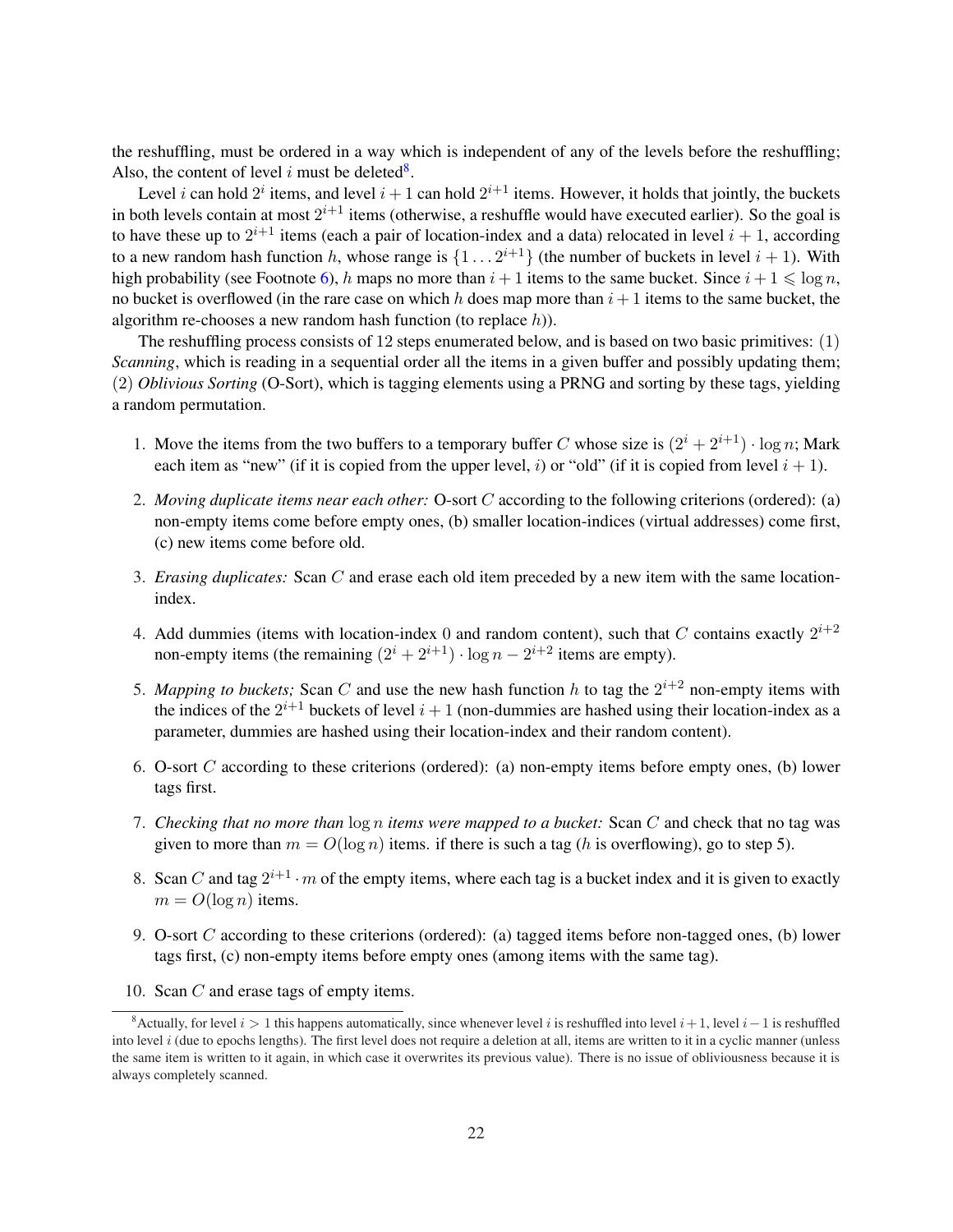- 11. *Ensuring that exactly* m *items are mapped to each bucket:* O-sort C according to these criterions (ordered): (a) tagged items before non-tagged ones, (b) lower tags first.
- 12. Scan  $C$  and clean it erase the tagging and empty items that do not contain location-indices. Move the  $2^{i+1} \cdot \log n$  prefix of C to level  $i+1$ .

After step 1, all the content of levels i and  $i + 1$  is in the temporary buffer C; steps 2 and 3 handle the possible duplication of items with the same location-index in the two original buffers; steps  $4 - 10$  end with a tags-sorted array, where each tag is applied to exactly  $m$  items; step 11 deletes "spaces", such that the  $2^{i+1} \cdot \log n$  tagged items are located as the prefix of C, which is equivalent to  $2^{i+1}$  buckets of size  $\log n$ , and this is copied (with some cleaning work) to level  $i + 1$  in step 12.

Overhead: The main overhead of the reshuffle algorithm comes from running the oblivious sorting. Sorting is performed four times during the reshuffle of layer  $i$ , where the largest array sorted in this level is of length  $(2^{i+2}+2^{i+1})\cdot \log n$  (in Step 9). Sorting this array using the AKS network takes  $O(2^i i \log n)$  comparisons. The reshuffle happens every  $2^i$  requests, so the amortized cost per request is  $O(i \log n)$  comparisons. Summing this over levels  $i = 1, \ldots, \log n$  gives a total amortized overhead of  $O(\log^3 n)$ . Replacing the AKS network with Batcher's network which uses  $O(n \log^2 n)$  comparisons results in a total amortized overhead of  $O(\log^4 n)$ . (Instead of using bucket of size  $O(\log n)$  is every level it is possible to use buckets of size  $O(\log i)$  in level i. This reduces the constant factors of the actual overhead but not its asymptotic performance.)

## B The "Square Root" Construction

At the beginning of an epoch, the permuted area is being permuted, that is, a permutation  $P$  over the integers  $[1, n + \sqrt{n}]$  is uniformly selected and the content of the permuted memory is obliviously relocated accordingly. Next, for each client's requests, to location-index  $i$ , the following is performed.

- 1. Scan through the entire shelter in a sequential order to find an item whose location-index is i. This step includes reading all the items in the shelter. If the requested item is found, it is stored in the client's secure memory, and the process continues as usual.
- 2. If the item is not found in the shelter, access the actual location  $P(i)$  in the permuted area. The requested item is there, and is now being stored in the client's secure memory. If the item is found in the shelter, access the next dummy item (in the location  $P(n + j)$  where j is the number of the step in this epoch).
- 3. Scan again through the entire shelter in a sequential order, and write back the updated (re-encrypted) item of location-index i, in the next available location. If i is already in the shelter, overwrite it. This step includes reading and writing all the items in the shelter.

It is easy to see, that steps 1 and 3 are trivially oblivious, in the sense that they are identical for each request. Step 2 are oblivious due to the randomness of the permutation P.

At the end of an epoch, the values in the shelter are obliviously written to the permuted area. This can At the end of an epoch, the values in the sheller are obliviously written to the permuted area. This can<br>be done by obliviously sorting the entire storage  $(n + 2\sqrt{n})$  items) by the location-indices (dummy's index is infinite), and in case of duplication, leave the newer value, that is from the shelter, and modify the older's location-index to infinite. This practically replaces the old values that are in the permuted area with the new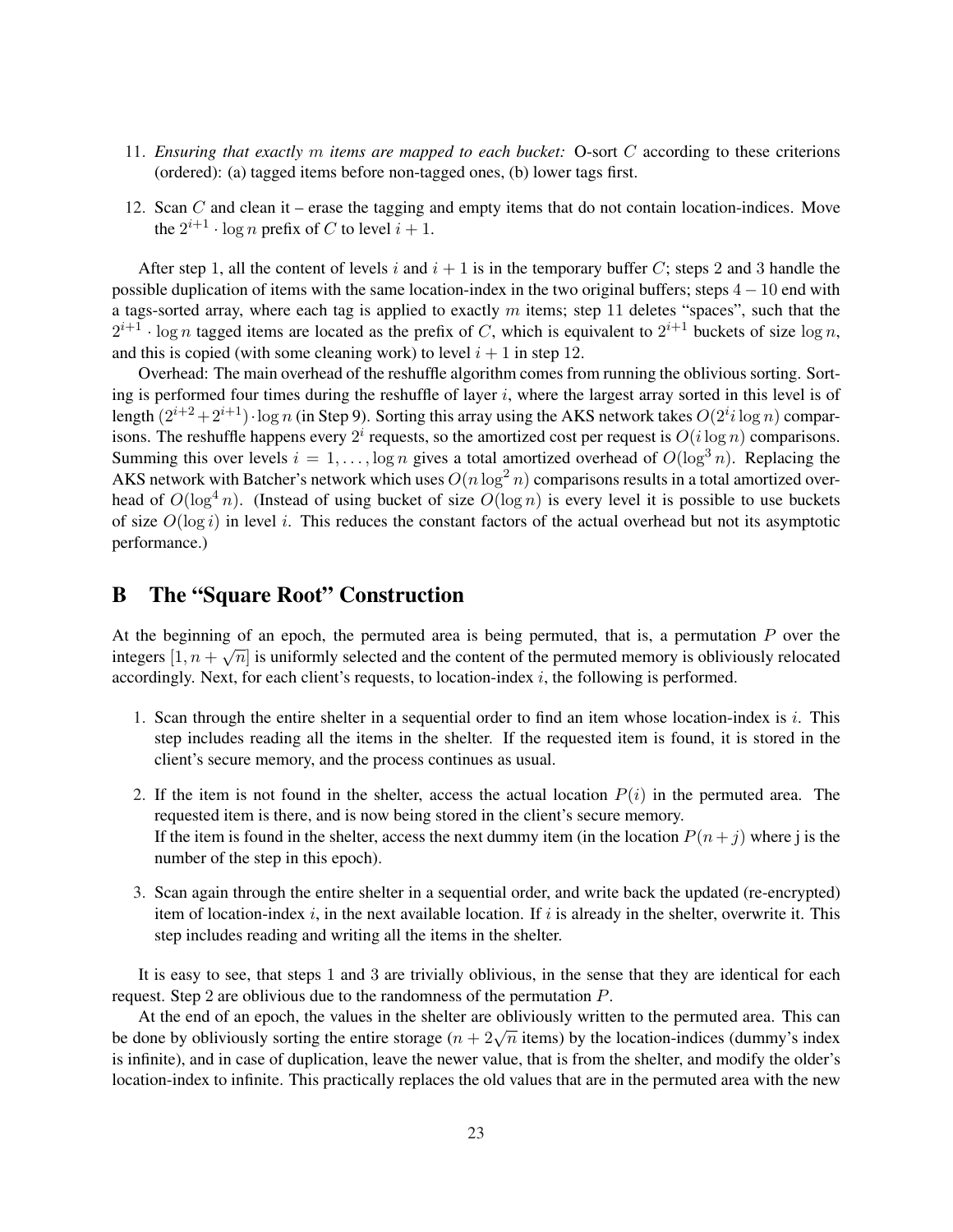values that are in the shelter, and resets the shelter. This process with the permuting of the permuted area (at the beginning of each epoch), is called *reshuffling*.

The number of access operations in steps  $1 - 3$  for each request is  $O(\sqrt{n})$  (mainly due to steps 1 and 3). The number of access for the sorting during the moving of data at the end of an epoch is  $O(n \log^2 n)$ , divided by  $\sqrt{n}$  (number of requests per epoch) gives a total overhead factor of  $O(\sqrt{n} \cdot \log^2 n)$ .

# C Implementation of the "Square Root" Solution, using a Trusted Computing at the Server

Iliev and Smith [15, 16] designed and implemented a secure storage system based on a variation of the "Square Root" algorithm (this algorithm was used because of its superior performance for reasonable size data sets). Their system used a secure co-processor (SCOP) as the client "representative" at the server machine. This makes the server more expensive but requires less communication. In addition, they improve the reshuffling procedure – they use Benes Permutation Network [7] instead of Batcher Sorting Network [6] (except the initial shuffle that is over all the database – which is done using a Batcher network)<sup>9</sup>.

Other modifications they have introduced into the "Square Root" solution are the following:

- For efficiency, instead of scanning all the "shelter" for each request, the algorithm scans only the "active" items in the shelter, meaning that for the first request, no item is scanned in the shelter, for the second request – one item, and so on, such that the first requests are faster than the later.
- In the reshuffling procedure, they use a Luby-Rackoff cipher  $[21]$  as a pseudorandom permutation, instead of using a truly random permutation. This allows the SCOP to compute inverse permutations and composition of permutations, such that the SCOP should store only the last one or two permutations, and not the whole sequence of permutations.
- In the reshuffling procedure, they distinguish between items that have been "touched" since the previous reshuffling, and items that have not been "touched", and they require to shuffle only the "touched" items. Re-ordering (according to the new permutation) the untouched items is done in a non-oblivious way, and only the re-ordering of the touched items and the merging of the two groups of items must be done obliviously.

Criticism It is not clear how the distinction between "touched" and "untouched" remains secret. In a first glance, it seems that an adversary (in particular, the server) is able to follow this distinction and conclude which items were touched since the last reshuffling. Furthermore, even if this can be hidden, the server can count the number of touched vs. untouched items and conclude the amount of repeated requests since the last reshuffling. The last drawback is also a result of scanning only the "active" part of the shelter – the size of this part implies the amount of repeated requests.

## D Merge Sort Based Solution

Williams and Sion [32] base their solution on the hierarchical solution of Goldreich and Ostrovsky. In williams and stole [32] base then solution on the inerarchical solution of Goldelch and Ostrovsky. In order to improve the computational overhead to  $O(\log^2 n)$ , they require a  $O(\sqrt{n})$  secure client storage, and replace the reshuffling stage with their version of reshuffling, using *Oblivious Merge Sort*.

<sup>&</sup>lt;sup>9</sup>A different design with  $O(n/k)$  cost, where k is the amount of secure storage available to the client, was introduced in [31].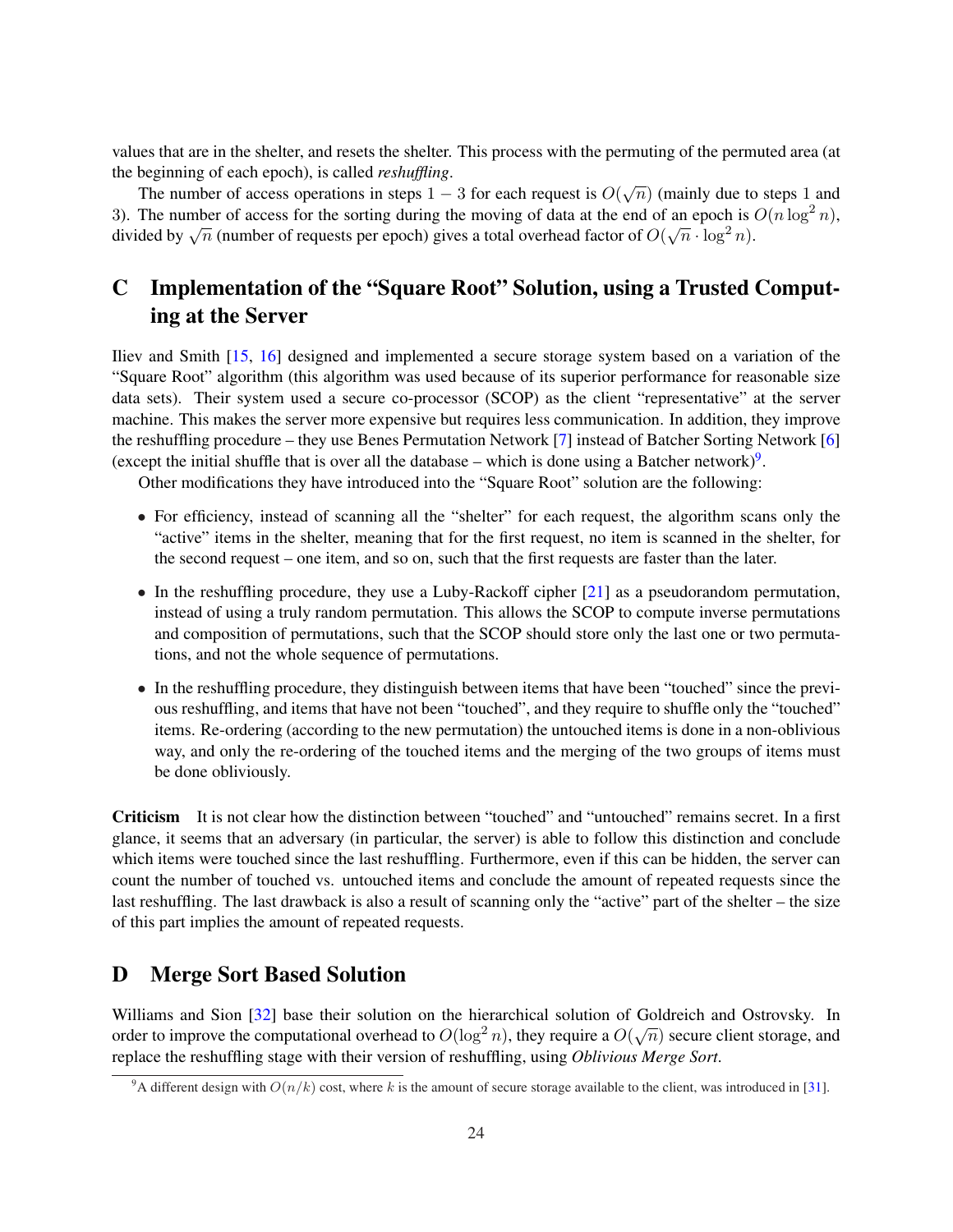Their reshuffling algorithm composed of three stages. First, the real items are copied (re-encrypted) to a temporary buffer at the server storage (the dummy ones are removed). Second, these items are re-located according to a new hash function, using an oblivious merge sort. Third, the items are copied back to their level, with additional dummy items. The first stage is done by scanning the level, reading only the real ttems to a client local queue, and when it is about half full, the client start to write items from the queue to the buffer (while continuing scanning). The queue size is  $O(\sqrt{n})$  and the authors prove that with high probability it never overflows. The second stage is based on a similar idea, and is done recursively (recursion depth is  $O(\log n)$ , using client  $O(\sqrt{n})$ -sized queues). Its correctness depends on the assumption that the items are initially located uniformly (a property of the permutation). At the final stage, a similar idea (to the one in the first stage) is used to copy back to the level the items from the temporary buffer with additional dummies (again, using a client  $O(\sqrt{n})$  queue).

## E Analysis of the Overhead of the Bloom Filter Based Solution

Let us denote the number of items stored in a certain level as  $m$ , and the number of hash functions used in the Bloom filter to encode these items as h. Let us also denote the number of bits in the Bloom filter as  $M$ . The value of h is set in Section 4.7 of [33] to be  $h = 5$ , and it also required there that error probability of the Bloom filter be  $2^{-64}$ . We analyze first the performance based on a setting with  $h = 5$  hash functions, and then analyze performance in a setting with an optimal number of hash functions.

### E.1 An Analysis for the Case of  $h = 5$  Hash Functions

Denote the error probability of the filter as  $2^{-c}$ . The error can be expressed as

$$
(1 - (1 - 1/M)^{hm})^h \approx (1 - e^{-h\frac{m}{M}})^h = 2^{-c}.
$$

Therefore a filter with h hash functions, and with an error probability of  $2^{-c}$ , must store the following number of bits per item item:

$$
\frac{M}{m} = \frac{-h}{\ln(1 - 2^{-c/h})} \approx h \cdot 2^{c/h}.
$$

In other words, a level with m items requires a filter with  $M = h2^{c/h}m$  bits. For the parameters of [33],  $h = 5, c = 64$ , this means that the filter must have about  $M = 35500 \cdot m$  bits.

The process of shuffling a level of m items includes (in Step 5 of [33]) sorting the Bloom filter by doing  $O(M \log \log M)$  accesses to the remote storage. In [33] it is assumed that this overhead is essentially  $O(m)$  but, in fact, plugging in the previous estimates, it is  $O(h2^{c/h}m \log \log(h2^{c/h}m))$ . This is for a level which has  $m$  items. Therefore the amortized overhead of this step alone per accessing an item in the storage which has log *n* levels, of size  $2^i$  for  $i = 1,... \log n$  is  $\sum_{i=1}^{\log n} O(h2^{c/h} \cdot 2^i \cdot \log \log(h2^{c/h}2^i))/2^i \approx$  $O(h2^{c/h} \log \log (h2^{c/h} n) \log n).$ 

Assume, as suggested in [33], that  $h = 5$ ,  $c = 64$ , then Step 5 alone incurs an overhead of 35500 · log n ·  $log(15 + log n)$  accesses per item request. For  $n = 2^{20}$  this overhead is about  $3.5 \cdot 10^6$ . Assuming a lower error parameter of  $c = 32$ , and  $n = 2^{20}$ , the overhead per request is about 40000. Note that these estimates are without taking into account other constants in the "O" notation.

Let us compare the overhead of [33] with the  $O(\log^2 n)$  overhead of our scheme, while ignoring the constants in the "O" notation (which are rather similar in both cases). The protocol of [33] is better only when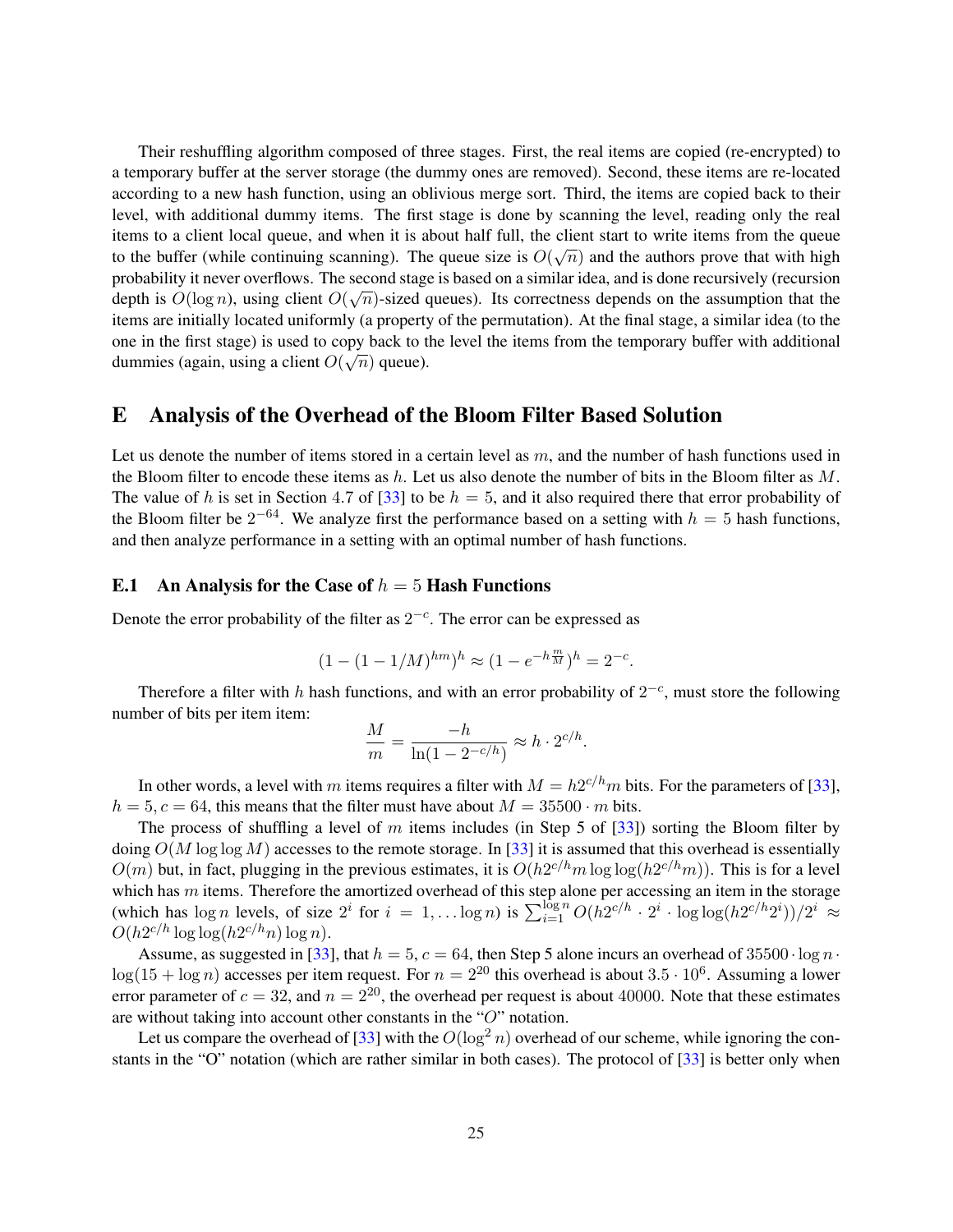$h2^{c/h} \log \log(h2^{c/h} n) \log n < \log^2 n$ . For the case  $h = 5$ ,  $n = 2^{20}$ , this requires that the security parameter satisfies  $c < 5$ , namely that the error probability is greater than 1/32, which is clearly unreasonable.

#### E.2 An Analysis Based on an Optimal Number of Hash Functions

The work in [33] suggests using  $h = 5$  hash functions. It is well known that for given values of m (number of items) and M (size of filter), the optimal number of hash functions is  $h = 0.7M/m$  (see, e.g., [11]). It is also known that in that case, in order to achieve an error probability of at most  $2^{-c}$ , the size of the filter must be at least  $M = c \cdot m / \ln 2 \approx 1.44c \cdot m$ . Therefore,  $h = c$ .

Given these observations, and assuming an allowed error probability of  $2^{-64}$ , the number of hash functions, and therefore the number of queries to the Bloom filter at each request and in every level is 64 (which is quite high compared to the two queries to the Cuckoo hashing table in out scheme), and the size of the filter at the last level must be at least  $92n$  bits. The overhead of Step 5 for a level with a Bloom filter of size M is  $O(M \log \log M)$ . It translates to a total overhead of  $O(M \cdot \log n \cdot \log \log M)$  for n queries, where M is the size of the largest Bloom filter used. Since this filter is of size  $M = 92n$ , the total *amortized* overhead per query is  $O(\log n \log \log n)$  with a constant of at least 92 in the "O" notation. Had we used an error parameter of  $2^{-32}$ , the constant in "O" notation would have been at least 46. These constants are on top of any constants incurred by applying the algorithm several times per level, and in each level. (These constants are similar to those in our solution.) We can therefore conclude that for any reasonable value of  $n$ , this  $O(\log n \log \log n)$  overhead is worse than the  $O(\log^2 n)$  overhead of our scheme, since it will hold that  $92 \log \log n > \log n$ ).

## F Details of the Randomized Shell Sort Algorithm

Shell sort [29] is a sorting algorithm, called after its inventor, Donald Shell. The basic building block of Shell sort, is sorting subsets of the given array, usually using an insertion sort. The subsets are according to a given sequence of offsets  $\{o_1, o_2, \ldots\}$  such that at the first pass, the subsets are  $\{0, o_1, 2o_1, \ldots\}$ ,  $\{1, 1 +$  $o_1, 1 + 2o_1, \ldots$ , and so on, at the second pass the subsets are  $\{0, o_2, 2o_2, \ldots\}$ ,  $\{1, 1 + o_2, 1 + 2o_2, \ldots\}$ , and so on. The last offset must be 1, meaning sorting the whole array. The efficiency of this algorithm depends on the choosing of the sequence of offsets, and is due to the tendency of some sorting algorithms (in particular insertion sort) to be more efficient if the input is "almost sorted". A common sequence of offsets for sorting an array of length n is  $\{n/2, n/4, \ldots n/n = 1\}$ . The analysis of the average-case is an open problem and there is no proof that it is  $O(n \log n)$  (optimal) [28].

In his recent work, Goodrich [14] suggests a simple, randomized, data-oblivious version of the Shell sort algorithm that always runs in  $O(n \log n)$  time and sorts any input correctly with very high probability. The innovation in this new approach is that in the inner sorting, it refers to *regions* and compares randomly selected pairs of elements of the two regions being compared. In order to make the presentation of the andomized Shell sort more clear, we first describe again the traditional Shell sort, in a different way.

Let the sequence of offsets used to sort an array A of length n be  $\{n/2, n/4, \ldots 1\}$ . For each offset  $o_i \in O$  we define *regions*  $\{r_j^i\}$  of length  $o_i$ . For example, for  $o_1 = n/2$ , region  $r_1^1$  is  $A[0 \dots n/2 - 1]$ , and  $r_2^1$  is  $A[n/2 \ldots n-1]$ ; for  $o_2 = n/4$ , region  $r_1^2$  is  $A[0 \ldots n/4-1]$ ,  $r_2^2$  is  $A[n/4 \ldots n/2-1]$ , etc.

In its first pass, Shell sort sorts the following subarrays:  $\{r_1^1[0] = A[0], r_2^1[0] = A[n/2]\}, \{r_1^1[1] = A[n/2]\}$  $A[1], r_2^1[1] = A[n/2 + 1]$ , and so on. In the second pass, the subarrays are:  $\{r_1^2[0] = A[0], r_2^2[0] = A[0]$  $A[n/4], r_3^2[0] = A[n/2], r_4^2[0] = A[3n/4], \{r_1^2[1] = A[1], r_2^2[1] = A[n/4+1], r_3^2[1] = A[n/2+1], r_4^2[1] = A[n/4], r_5^2[1] = A[n/4], r_6^2[1] = A[n/4], r_7^2[1] = A[n/4], r_8^2[1] = A[n/4], r_9^2[1] = A[n/4], r_9^2[1] = A[n/4], r_9^2[1] = A[n/4], r_9^2[1] = A[n/4], r_9^2[1] = A[n/$  $A[3n/4+1]\}, \ldots, \{r_1^2[j] = A[j], r_2^2[j] = A[n/4+j], r_3^2[j] = A[n/2+j], r_4^2[j] = A[3n/4+j]\},$  for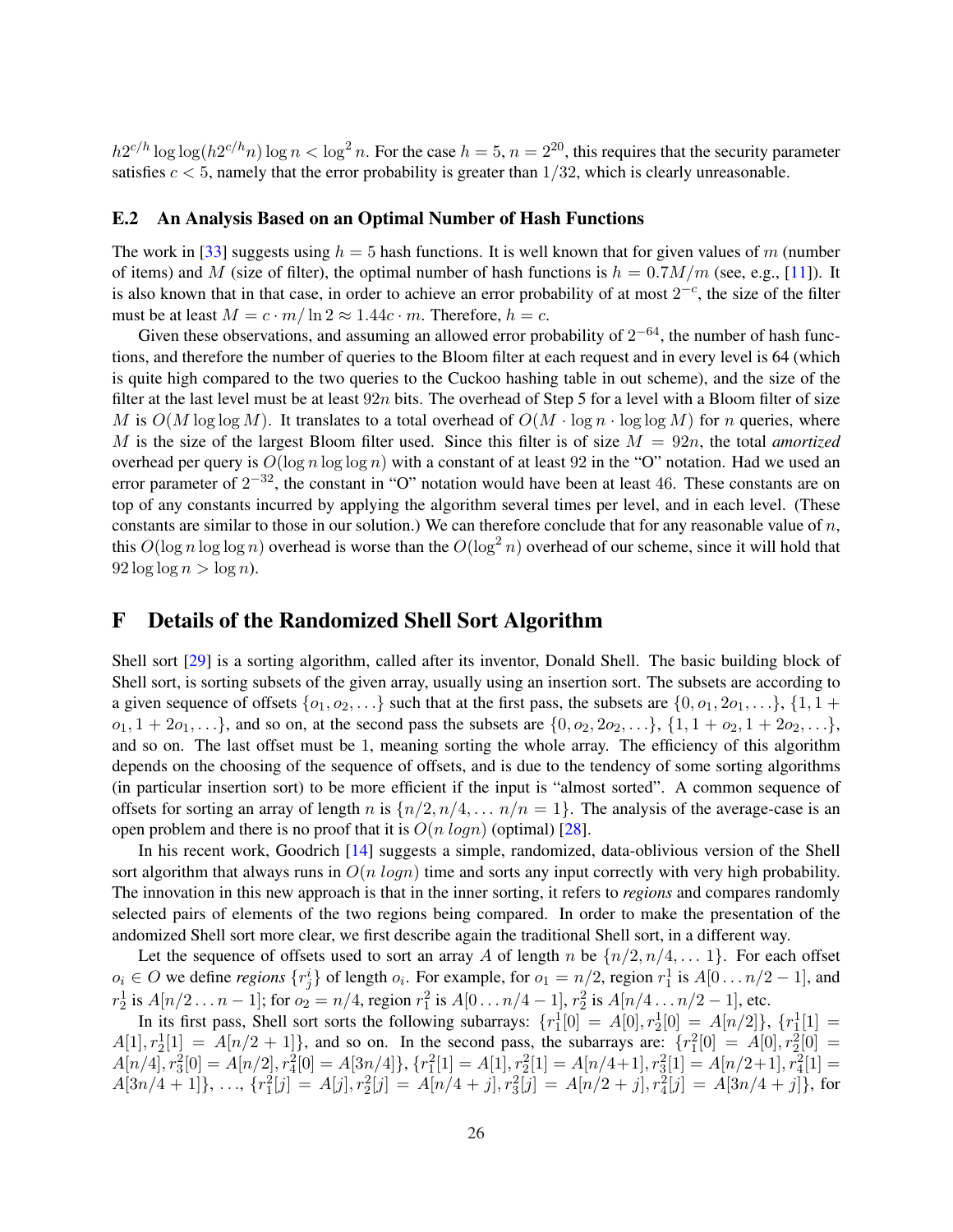

Figure 2: Traditional Shell sort (a-c).

Figure 3: Randomized Shell sort (d-f).

 $j = 0 \dots n/4 - 1$ , and so on (log  $n - 1$  passes). In the last pass, it sorts the entire array (which is already almost sorted). See Fig. 2 (a-c).

It is easy to notice that each subarray that is sorted in Shell sort contains one representative from each region. In each pass, the  $k^{th}$  subarray contains the  $k^{th}$  element of each region. Here comes the first change in randomized Shell sort. Instead of taking the  $k^{th}$  element of each region, it **randomly** selects one representative from each region. See Fig. 3 (d-f) for illustration. Naturally, the last pass is identical in both variants – the regions' size is 1, and the entire array is sorted.

In addition to randomizing the selection of a region representative, randomized Shell sort has additional unique attributes. We now define randomized Shell sort more carefully.

For offset  $o_i$ , we compare pairs of the regions  $\{r_j^i\}$ , first using a shaker pass and then an extended brick pass (these together are the *shaker-brick* pass, which replaces the insertion sort pass in the traditional Shell sort):

- Shaker Pass. An increasing sequence of adjacent-region comparisons, followed by a decreasing sequence of adjacent-region comparisons, i.e., compare the following pairs:  $\{r_1^i, r_2^i\}, \{r_2^i, r_3^i\}, \ldots, \{r_{n/(o_i-2)}^i, r_{n/(o_i-1)}^i\}$  and than compare these pairs in the inverse order  ${r_{n/o_i-1}^i, r_{n/o_i-2}^i\}, \ldots, {r_2^i, r_1^i\}$
- Extended Brick Pass An increasing sequences of: regions 3 offsets apart, then of 2 offsets apart, and finally odd-even adjacent and even-odd adjacent, i.e., compare the following pairs:  $\{r_1^i, r_4^i\}, \{r_2^i, r_5^i\}, \ldots, \{r_{n/o_i-4}^i, r_{n/o_i-1}^i\}, \text{than } \{r_1^i, r_3^i\}, \{r_2^i, r_4^i\}, \ldots, \{r_{n/o_i-3}^i, r_{n/o_i-1}^i\},$ than  $\{r_1^i, r_2^i\}, \{r_3^i, r_4^i\}, \ldots, \{r_{n/o_i-3}^i, r_{n/o_i-2}^i\}$ , and finally  $\{r_2^i, r_3^i\}, \{r_4^i, r_5^i\}, \ldots, \{r_{n/o_i-2}^i, r_{n/o_i-1}^i\}$

In the traditional Shell sort, when two regions are compared, the elements of these regions are participating in the comparison, paired by their indices, i.e., the  $j<sup>th</sup>$  element of one region is compared with the  $j<sup>th</sup>$  element of the other, for  $j = 1...l$  where l is the regions length. In contrast, in randomized Shell sort, in each pass, pairing is done randomly, and it is repeated a constant number of times, denoted  $C \geq 1$ .

As mentioned earlier, randomized Shell sort sorts any input correctly with very high probability. According to experiments in [14], the error-probability of the algorithm is less than  $0.01\%$  for  $C = 1$ . Choosing carefully the parameters (e.g., enlarging  $C$ ) can decrease this probability. In our use of randomized Shell sort we can sort the smaller-sized levels using bubble sort (the cost of this is negligible due to the sizes of the sorted levels), and use randomized Shell sort only for sorting the larger levels.